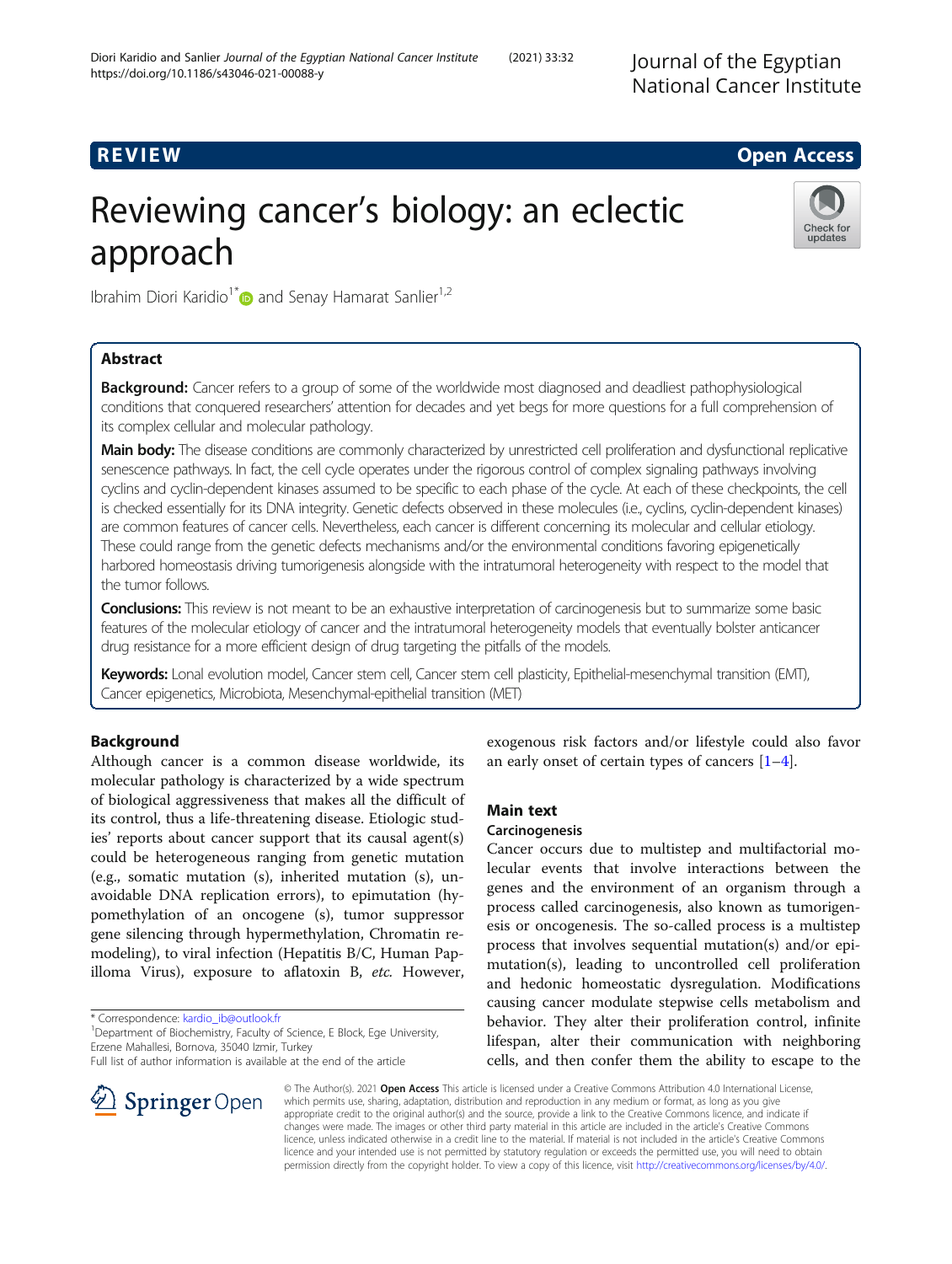immune system. In brief, they are though damaged genetically and/or epigenetically, but they could divide and proliferate autonomously [[5,](#page-12-0) [6\]](#page-12-0).

Despite the differentiation process occurring within multicellular organisms, thereby generating a ubiquitous cellular diversity, cells function with common schemes in conducting fundamental processes that regulate cell proliferation and death. Cancer cells do not obey laws and rules that govern the intracellular corporation necessary for homeostasis in a multicellular organism. Consequently, cancer cells strive off to adapt, proliferate to invade nearby tissues, and fight off the defense system through their invasive aggressiveness. In 2000, Hanahan and Weinberg attempted to picturize the dense complexity of cellular alterations commonly found in cancer cells (six) as what they called cancer hallmarks. Since then, the concept has renewed impetus to cancer biologists and has been evolving. These include (i) permanently *switched on* the proliferative signal, (ii) evasion from growth suppressors, (iii) immortality/resistance to apoptosis, (iv) continuous replication, (v) angiogenesis induction, (vi) invasion and metastasis, (vii) dysregulation of cellular metabolism, (viii) overriding immune assault, (ix) genomic instability and mutations, and (x) tumor-promoting inflammation, immunoevasion [[7](#page-12-0)–[9\]](#page-12-0).

Thus the fundamentals of cancer pathogenesis are cellular and molecular events. Indeed, defects in proper control of the cell cycle drive mechanisms responsible for a permanent switch on of carcinogenesis.

#### Cell cycle

The cell is defined as the anatomical and physiological unit of all forms of life. The cell is the unit of the biological community for multicellular organisms. Therefrom, cells fulfill all the characteristics of living things, namely functional organization, metabolism, homeostasis, growth and development, reproduction, passing on genetic information, responding to environmental changes, and adapting through evolution. Cell cycle refers to all the events that relate to cell birth, growth and development, and reproduction. It comprises the interphase (G1, S, and G2), stages, and cell division/mitotic (prophase, metaphase, anaphase, and telophase) stages. The ultimate aim of the cell cycle is strict accuracy in the DNA replication process and symmetric partition of genetic material in subsequent generation cells. The process involves molecular and structural events resulting in DNA replication (in S phase of the interphase), chromatin condensation, spindle formation for anaphase chromosome ascension, degeneration of the nuclear membrane, and reorganization of the cytoskeleton. Throughout the cell cycle's process, there are regulatory checkpoints that control the conformity, compliance, and obedience of the molecular, and structural events

occurring with respect to the ideal frame of the cell cycle. At the checkpoints, detected abnormalities trigger mechanisms leading to various alternative fates, namely a repair mechanism (DNA repair), cell arrest (senescence) pathways, necroptosis, and apoptosis. When a proliferating cell fails to activate either of these mechanisms in unicellular organisms, it leads to diminution of the reproductive capacity, while it leads to uncontrolled cell growth that potentially results in cancer in multicellular organisms. Two major types of control mechanisms govern the cell cycle, the first of which is extracellular and comprises the signaling pathways and intracellular mechanisms that are harbored by the checkpoints' control [\[10](#page-12-0)–[13\]](#page-13-0).

Clinical significance of regulation and deregulation of cell cycle In mammalian, the cell cycle is mainly governed by complex regulatory pathways to ensure correct cell division. Both extracellular and intracellular control mechanisms are involved in this regulation. First, for a cell to proceed to the G1 phase and pass the restriction-point (Rpoint), extracellular signaling, i.e., necessarily mitogens. After the extracellular signaling, the cell eventually passes through S, G2 phase, then through mitosis, but under intracellular controls. The latter control mechanisms are fundamentally and separately regulated by genetic programs, namely the checkpoints. These checkpoints assess the quality of DNA replication, its integrity, and the eventual progression of the cell through G2 and mitosis. A fundamental role in the cell cycle progression is orchestrated by regulatory and effector proteins and enzymes that eventually permit a carefully controlled series of biochemical reactions necessary for an ideal cell cycle. These regulatory proteins and catalytic enzymes could be cited as cyclins (A, B, D, E, and H), and cyclindependent-kinases (1, 2, 4, 6, or 7). The cyclins are a family of proteins that function as regulatory subunits for cyclindependent-kinases (CDKs) [\[14](#page-13-0)–[16](#page-13-0)].

In contrast to yeast, vertebrates have up to four types of cyclin-dependent-kinases; the amount of each varies as the cell cycle proceeds from one phase to another. As such, there are G1-phase cyclins, G1-/Sphase cyclins, S-phase cyclins, and M-phase cyclins. Each of these cyclins forms a complex with cyclindependent-kinases to drive the cell through the subsequent phase (Fig. [1](#page-2-0)). While the cell synthesizes and/ or degrades cyclins as the cell cycle proceeds from one phase to another, the amounts of the cyclindependent-kinases remain the same throughout the process. This is because as the concentration of a given cyclin falls, the corresponding cyclin-dependentkinases become progressively inactive. Conversely, cyclin concentration increases are directly proportional to the activation of the cyclin-dependentkinases of the corresponding phase [\[14](#page-13-0), [17](#page-13-0)–[20](#page-13-0)].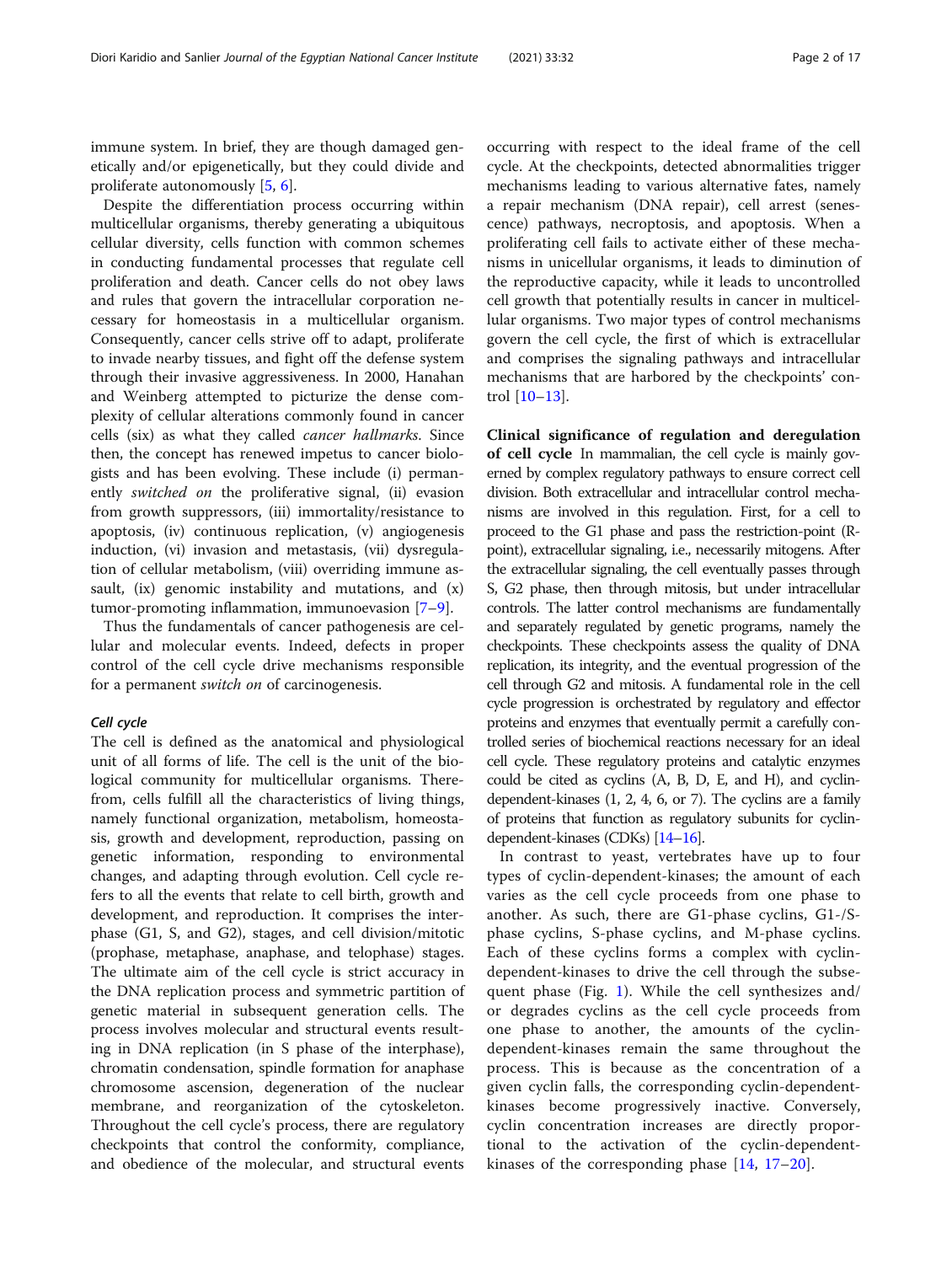<span id="page-2-0"></span>

Some of the cyclin-dependent-kinases could bind to multiple cyclins, while for others, multiple cyclinbinding is not shared. For instance, CDK1 could bind to cyclin-A, B, D, and E, but has a higher affinity for cyclin B. CDK2 has a higher affinity for cyclin A and E, but could also bind to cyclin B and D. CDK4, and CDK6 have good affinity for cyclin D while CDk7 binds to cyclin H. Besides their regulation through the phase-specific expression and degradation of cyclins, cyclin-dependent kinases' catalytic function is also controlled, as their name implies, by phosphorylation/dephosphorylation and by association with other proteins. The latter proteins are called cyclin-dependent-kinase-inhibitors (CDK inhibitors or CKI). They could either be of the family of INK4, i.e., specific to CDK4 (p15, p16, p18, p19) or CIP (p21) and KIP (p27, p57) that are efficient inhibitors to all CDKs [\[21](#page-13-0)–[26\]](#page-13-0).

In G1 phase, CDK-cyclin complexes drive the progression across the restriction point (R-point), through the phosphorylation of the retinoblastoma protein family members, namely Rb, p107, and p130. Early-mid G, histone deacetylase (HDAC) forms complexes with Rb and E2F. Phosphorylation of Rb by CDK-cyclins favors the release of E2F-DP transcription factors, and therefrom genes required for the cell cycle to proceed are expressed [[27](#page-13-0)–[30](#page-13-0)].

The components of the regulatory machinery of the cell cycle work in concert to ensure ideal conditions for an appropriate progression of the cell cycle. Besides their canonical regulatory role in the cell cycle, some of the members of the regulatory checkpoints have additional functions that would be located in the different cellular compartment(s). The most documented of the cell cycle's regulators with additional function besides being a checkpoint of the cell cycle are the cyclins, cyclindependent-kinases, CIP, CKI, and E2F family proteins. These regulators could work either in concert as complexes as is the case in the cell cycle regulation or independently from one another. Cases that would exemplify these non-ministerial regulatory functions include (i) cyclin E1 works in concert with CDK2 to activate the transcription factor MYC thereby represses cellular senescence; (ii) CDK2, CDK4, acting in concert with cyclin D1, cyclin E1, cyclin A2, activate the transcription factor FOXM1C that in turn acts either, to promote the cell cycle promotion, or represses cellular senescence; (iii) cyclin D1, with its functional partner CDK4, represses NFR1 transcription factor, thereby inhibits mitochondrial functions; (iv) cyclin D1, alone acts as a repressor to the transcription factor FOXO1, O3 thereby inhibits anoikis; (v) the transcription factor JUN is activated by CDK6 acting alone as stimulation of angiogenesis; and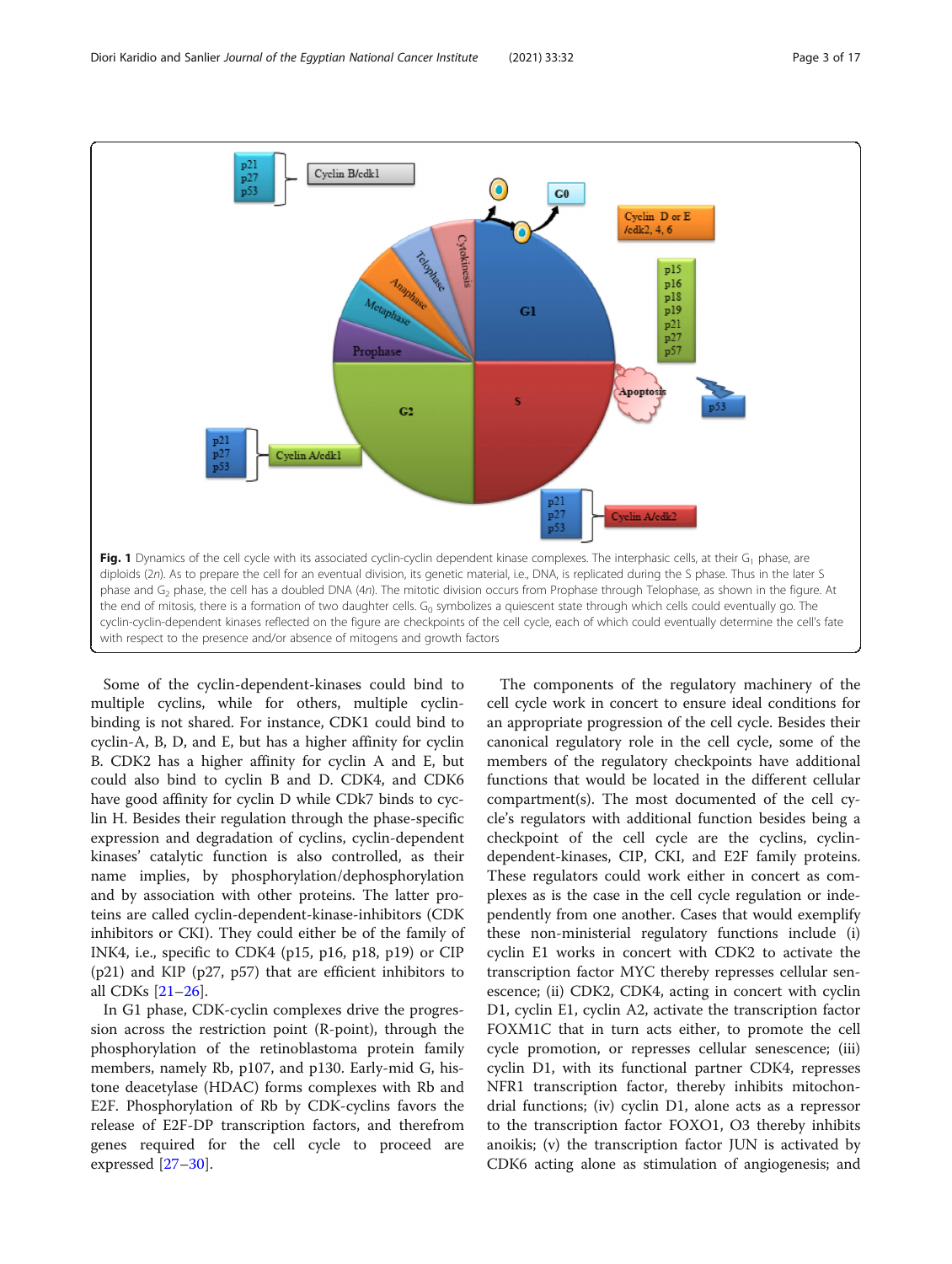(vi) cyclin D2, (D1, D3) represses the transcription factor DMP1, thereby modulate the p53 pathway, E2F regulates oxidative metabolism. To sum up, components of the regulatory machinery have non-canonical functions documented in various cellular processes, including cell differentiation, cellular senescence, cell death, cellular immune response, cellular metabolisms, mitochondrial activity, mitochondrial biogenesis, mitochondrial fission, and mitochondrial apoptosis. Beneath the cell cycle's complex processes, there is an important requirement of energetic commitments provided by the mitochondria through an appropriate adaptive metabolism. Therefrom, the mitochondria and the regulatory machinery of the cell cycle entertain a functional dynamism that drives cell proliferation, survival, growth, or senescence [[14](#page-13-0), [31](#page-13-0)–[36](#page-13-0)].

The cardinal characteristic of all neoplastic diseases is their pathognomonic feature that emerges from a dysregulated cell cycle that results in uncoordinated cell proliferation. Functional mutations and/or expressional dysregulation of the cell cycle regulators' genes have been documented and proposed as oncogenic events. Therefrom, it has been of utmost importance to focus more interest on and have an in-depth understanding of the molecular control mechanisms of the cell cycle by its regulators. Abnormal functional activity and/or dysregulated gene expression of these regulators have been characterized in various cancers. The loss of functionality of some of these regulatory proteins does not hinder the subsequent cell proliferation in normal cells. However, the overexpression of others has been observed in many malignant neoplasms and is even used as a biomarker for diagnostic and prognostic purposes. Therefrom, genes governing the cell cycle control are categorized as oncogenes and tumor suppressor genes. Moreover, since aberrant gene expression patterns and/or functional activities of the regulators characterize cancer cells, scientists aim to take advantage of these specificities in designing selective therapeutics that would target them [[34,](#page-13-0) [37](#page-13-0)–[39](#page-13-0)].

#### Cellular models of cancer etiology

Mammalian organisms comprise mosaic cell populations in terms of their functions (e.g., differentiated cells), morphology, chemistry, and mitotic competence. Herein, the mitotic competence concerns us the best. Based on these criteria, three (3) categories of cells could be distinguished: actively cycling cells, cells that divide in response to stimuli (resting cells, stem cells), and cells would never divide again. Stem cells are those cells that divide for both the renewal of its type, and for producing cells that subsequently follow differentiation processes to eventually perform a given function (an asymmetric mitotic division of stem cells). Obviously, the clinical

relevance of eventual aberrant functionality and/or dysregulated gene expression of the cell cycle regulators in the respective pre-cited cell types is not the same. In fact, only a few cell types have the ability to proliferate and give rise to a tumor eventually. Per analogy to the mosaicity of normal organismal cells, tumors are also characterized by intratumoral heterogeneity. That is to say that cells of a tumor are heterogeneous in their nature with respect to their morphology, chemistry, and malignant potentialities. In fact, there are two popularly established models, and a third establishing model of cancer cells mosaicity, namely the clonal evolution model, the cancer stem cell model, and the phenotypic plasticity/plastic cancer stem cells model, respectively. These models have supported scientific reports that shed light on their similarities, and differences with their respective beneficial clinical implications. The growing knowledge brought about by the investigation around these models gives rise to a better understanding of cancer, and allows for the development of better efficient therapeutics, and preventive protocols [\[40,](#page-13-0) [41\]](#page-13-0).

Cancer stem cell hypothesis According to the cancer stem cell hypothesis, there is a subset of cancer cells with the characteristics of stem cells. They drive cancer initiation, progression, metastasis, and eventual recurrence following treatment. The cancer stem cells are featured with the particular ability to divide both symmetrically for self-renewal to ensure perennity of undifferentiated cancer stem cells, and asymmetrically to generate progenies that subsequently, and irreversibly differentiate thereby, establishing the hierarchical organization of the tumor as per analogy to normal tissue. Also, as supportive arguments to this model, the cancer initiation cells are derived from normal stem cells, or progenitor cells that would have acquired cancerous changes (mutation/epimutation). According to this model, cancer is a stem cell disorder. The significant particularities of malignant stem cells are that they are vested with dysregulated stemness pathways, while healthy stem cells obey homeostatic stemness pathways with stable genetic and epigenetic profiles (see Fig. [2](#page-4-0)). These cells are also endowed with quiescent properties that would explain cancer metastasis, and the late relapses that characterize cancer's resistance to radio- and/ or chemotherapy. Traditional cancer therapy, i.e. radiotherapy, and chemotherapy, broadly target pathogenically proliferating cells without any discrimination. Cancer stem cells, and non-tumorigenic cells have different sensitivity to therapy. Cancer stem cells have a great ability to resist therapeutic assault. This might be partially due to their high content of free radical scavengers enabling them to remediate DNA-damages following DNA-targeting therapy eventually. Therefrom, the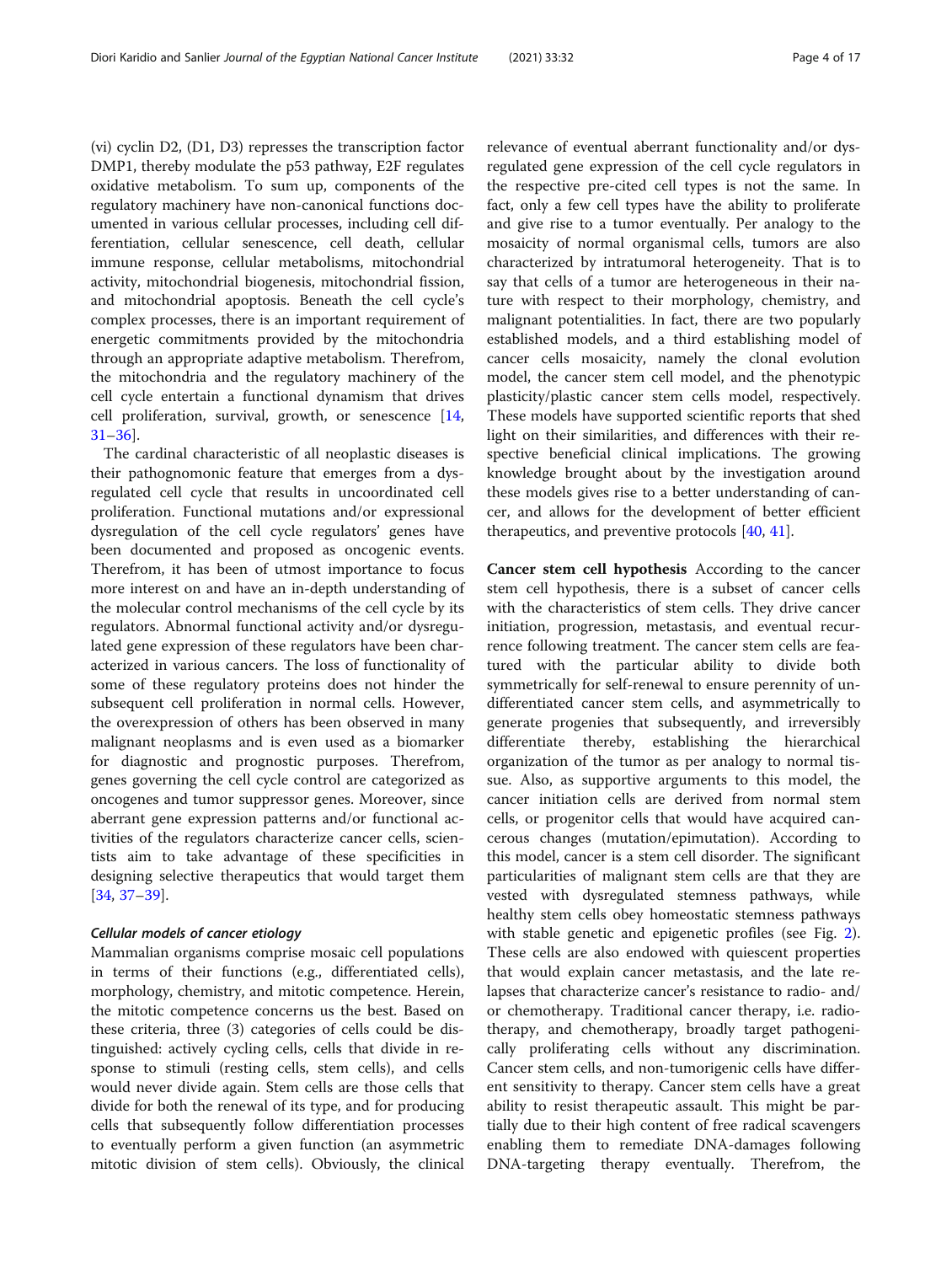<span id="page-4-0"></span>

isolation, and the study of the mechanistic pathways through which therapeutic resistance develops in cancer stem cells would likely help us to understand how tumor recurrence occurs, and eventually drive the design of targeted therapy directed to these pathways specific to malignant stem cells. However, there is a growing body of evidence that shapes the nonuniversally applicability of the cancer stem cell model to the complex heterogeneity of malignancies with respect to therapeutic challenges, thus raises issues, of clonal cancer evolution, of EMT and the clinical significance of cancer microenvironment [[42](#page-13-0)–[48\]](#page-13-0).

Tumor microenvironment Tumors could be distinguished as solid tumors, i.e., localized (at least in their early stages) as a proliferating mass of cells in a given tissue and tumors like leukemia and lymphomas that occur in lymphatic tissues, namely blood and lymph, respectively. Structurally, per analogy to healthy tissues, solid tumors comprise the malignant cells that constitute the parenchyma and the stroma (microenvironment) within which the neoplastic cells are enveloped by the basement membrane surrounded by the tumor microenvironment.

For leukemia and lymphomas, the blood and lymph, respectively, constitute their stroma. Scientific evidence supports that these structures are interdependent at all stages of cancer and develop in parallels. Tumor stroma consists of stromal cells (genetically stable cells), the basement membrane, and the non-cellular matrix also called the extracellular matrix (ECM). Carcinogenesis occurs through multistage patterns; the first is an environmental assault (initiation), followed by promotion events. Cancer stem cells, localized in their niches (privileged anatomical sites), entertain a bidirectional communication with the neighboring microenvironment which is vital, and determine the progression/metastasis for primary tumors and dormancy/proliferative status for metastasized malignant stem cells. Therein, tumoral cells secrete various biomolecules (growth factors, cytokines, proteases...) to induce local microenvironmental modulations that result in perturbation of the physicochemical properties of the host tissue. It has been suggested that the correctional remodeling of the tumor microenvironment would have normalizing effects on tumoral cells, thus avoiding their ablation just through stromal cells re-education. Tumor stromal cells include adipocytes,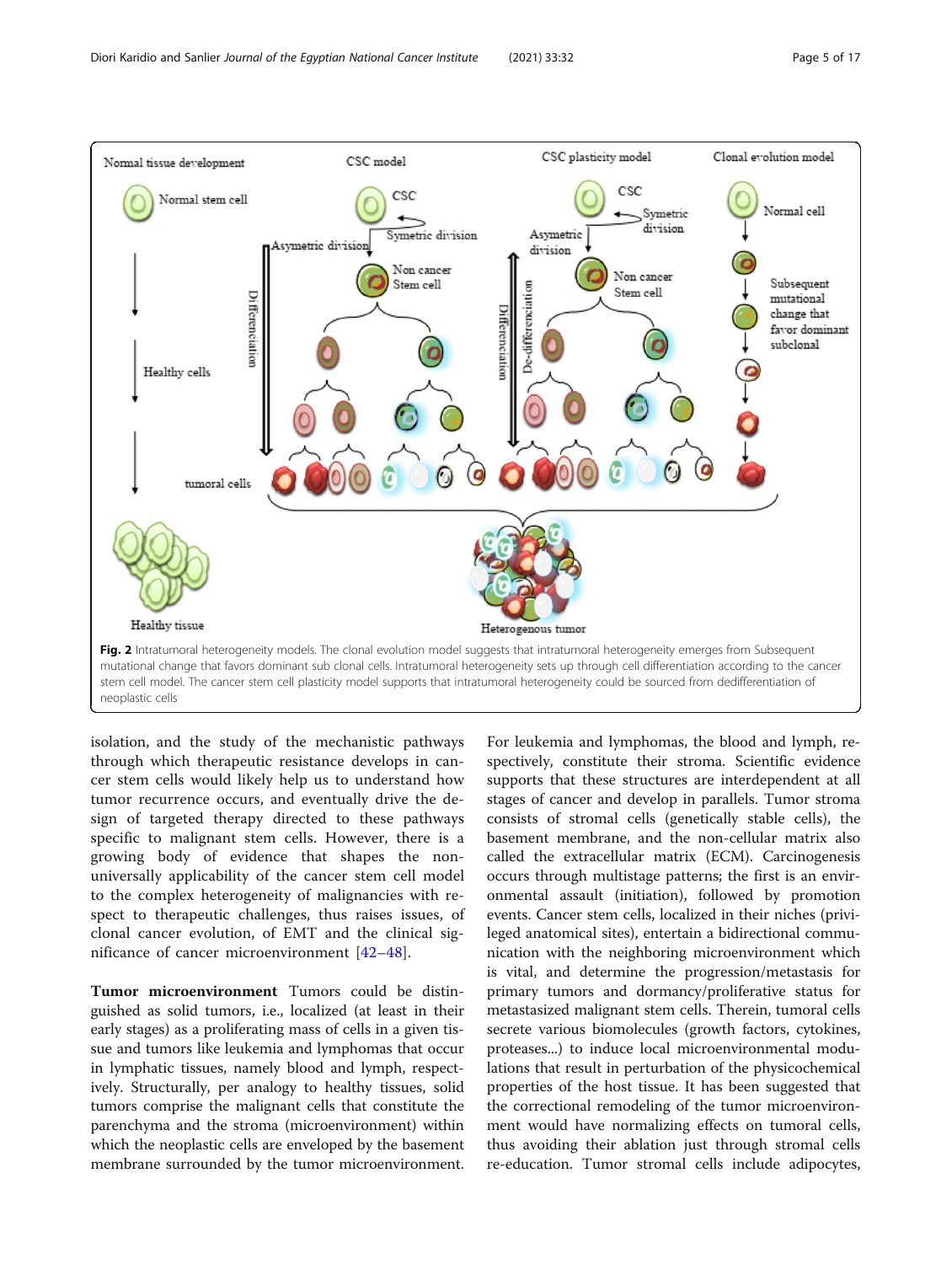cancer-associated fibroblasts (CAFs), myeloid-derived suppressor cells, natural killer cells, T-regulatory cells, perivascular cells, neuroendocrine cells, and others like mast cells. The extracellular matrix is a complex collection of macromolecules with various biochemical and biomechanical properties. Components of the extracellular matrix include proteins, proteoglycans, glycoproteins, and polysaccharides. The extracellular matrix is tightly controlled through embryonic and organ homeostasis but becomes commonly dysregulated in neoplastic diseases favoring anarchic cell proliferation and metastasis [[49](#page-13-0)–[53](#page-13-0)].

The process briefly described would start with the cancer stem cells secreting growth factors and cytokines released in the host tissue microenvironment. For instance, in breast cancer, the cancer stem cells induce the proliferation of cancer-associated fibroblasts using the release of secreted platelet-derived growth factors (PDGF). Subsequently, cancer stem cells activate cancerassociated fibroblasts that, in turn, synthesize collagen I and II, components of extracellular matrix and connective tissue, or stroma that characterize solid tumors. The so-formed tumor stroma is irrigated by blood vessels that provide tumor cells with oxygen, nutrients, and evacuate waste. For the ongoing course of remodeling the stroma, cancer cells activate cancer-associated fibroblasts through the secretion and release of TGF-β. The activated cancer-associated fibroblasts then release metalloproteases (MMPs) to digest collagen fibers, which make up connective tissue. Cancer-associated fibroblasts would also eventually produce HGF that would drive motility and invasive behavior of tumor cells [\[54](#page-13-0)–[56](#page-13-0)].

Clonal evolution hypothesis of cancer cells' heterogeneity The current evolutionary biology of carcinogenesis originated from Nowell's "clonal evolution" model of cancer cells suggested in the 1970s. According to this model, cancer emerges from a single mutated cell, which, as it divides, undergoes subsequent additional alterations to generate subpopulations of cells, the biological and clinical fate of which is determined by the fitness acquired over time and natural selection. Thus the clonal evolution model could be pictured as a succession of clones of cancerous cells. Each new clone appears by acquiring new mutations conferring a selective advantage: the resulting clonal diversity sets the basis for the intratumoral heterogeneity [[57](#page-13-0)–[61](#page-14-0)].

The conceptualized clonal evolution model of tumors explains how mutation (s) and/epimutation (s) of oncogenes/tumor suppressor genes would drive carcinogenesis. However, neither the cancer stem cell model nor the clonal evolution model could universally apply to all cancers. The common caveat to the "clonal evolution" model lies in the hierarchical organization of tumor

cells, the Sine qua non of the "cancer stem cell" model. Therefrom, when the intratumoral heterogeneity emerges from mutational and epimutational events, clonal evolution would be the most appropriate model to address this tumor. However, some cancers would require both models to explain their inhomogeneity, while others would require either/none of them. The initial stages of carcinogenesis could start by following a cancer stem cancer model, then subsequently moves on with the clonal evolution model. In fact, if an environmental insult induces selective phenotypical and/or functional mutation (s)/epimutation (s) into a growing tumor, depending on the stage at which it occurs, the fate of the intratumoral heterogeneity with respect to its model would change: (i) if only cancer stem cells are affected, then the eventual intratumoral heterogeneity sets right among cancer stem cells (cancer stem cell model); (ii) if the alterations affect non-tumorigenic cells, it would not be transmitted, provided the tumorigenic status has not been changed (cancer stem cell model); and (iii) if the alterations affect differentiating tumorigenic cells, then the cancer stem cell and clonal evolution models would be required to address the resulting intratumoral heterogeneity [[58,](#page-13-0) [62](#page-14-0)–[65](#page-14-0)].

Epithelial-mesenchymal transition, mesenchymalepithelial transition, and cancer stem cell plasticity

Epithelial-mesenchymal transition nd mesenchymalepithelial transition Epithelial to mesenchymal transition (EMT) is an integral physiological process of embryogenesis first described in the 1980s by the American Developmental Biologist Betty Hay. During this process, the immotile polarized epithelial cells, through biochemical and epigenetic events, progressively lose some of their inherent characteristics as they are gaining mesenchymal cells' properties, i.e., as they are becoming motile invasive potentiated stromal cells. However, changing from epithelial to mesenchymal cells does not alter their inherent plasticity. Therefrom, both mesenchymal and epithelial cells are pluripotent cells. EMT is exemplified by various homeostatic physiological and developmental processes such as wound healing, tissue regeneration, myogenesis, gastrulation, palatogenesis, heart valve for-mation, etc. [[35,](#page-13-0) [66](#page-14-0)–[68](#page-14-0)].

The reverse process of EMT, i.e., mesenchymal to epithelial transition (MET), is also a physiologically observable process. MET refers to the phenotypic plasticity events that involve the dedifferentiation of motile, nonpolarized, and potentially invasive mesenchymal cells to nonmotile polarized epithelial cells joined to one another and packed onto the basement membrane. Both EMT and MET are rigorously controlled physiological processes observed but not properly controlled in disease conditions such as inflammation, fibrosis, and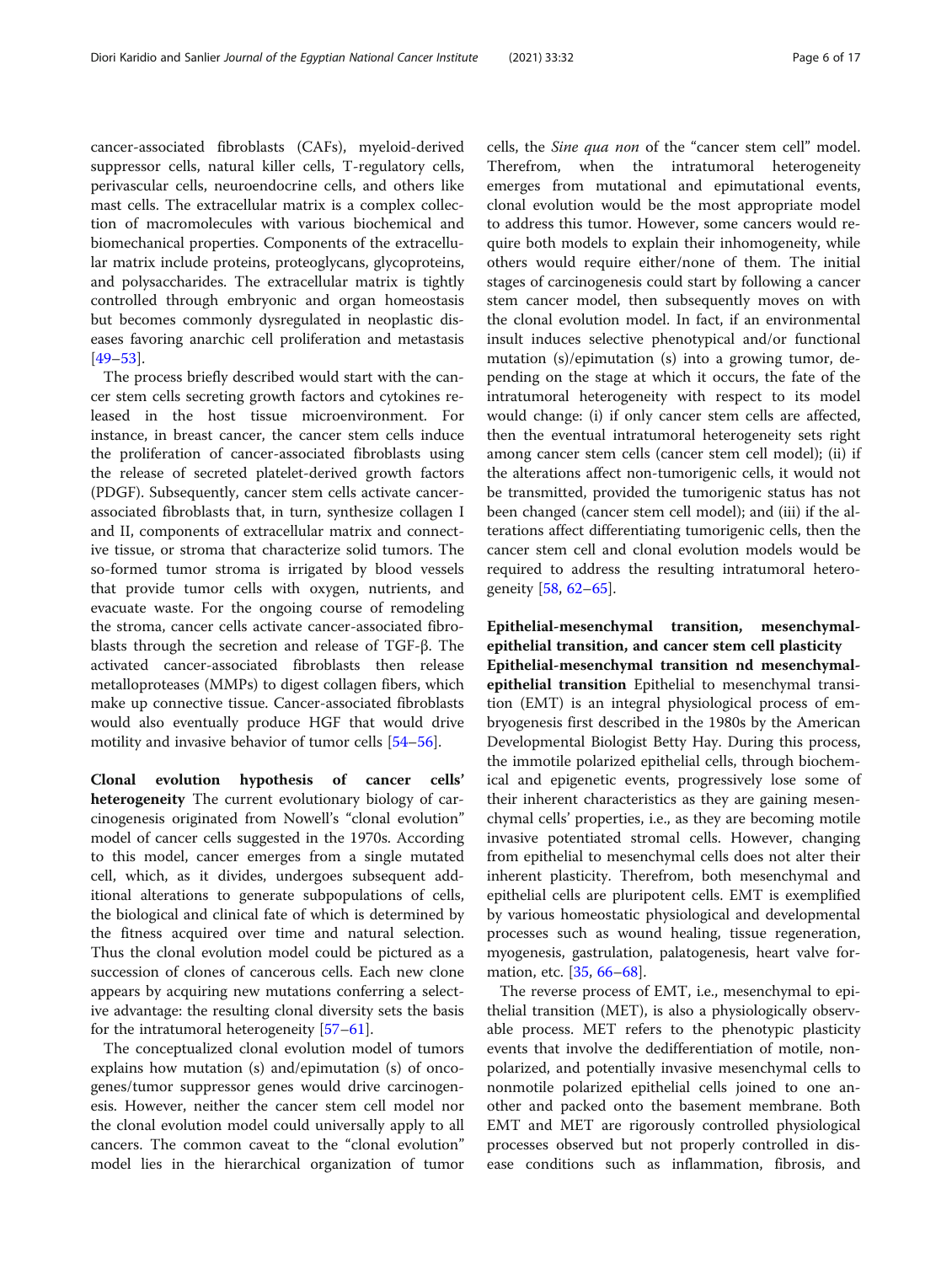cancer metastasis. Consequently, EMTs are classified into three biological subtypes: type I EMT, type II EMT, and type III EMT. Type I EMT is observed in embryogenesis and organogenesis; type II EMT is seen in fibrosis, wound healing, and tissue regeneration; and type III EMT is observable in tumor metastasis [\[69](#page-14-0)–[72\]](#page-14-0).

Molecular mechanisms of epithelial-mesenchymal transition in cancer The molecular mechanisms governing EMTs have common and highly conserved hallmarks, although each of the three biological subtypes has specific mechanistic features. In general, cells undergoing EMTs are subjected to genetic, epigenetic, and biochemical events that result in phenotypic and gene expressional changes. In cancer, the process has been exclusively described in carcinomas, i.e., the most diagnosed forms of cancers. The process follows a multistage program that involves intracellular reorganization and cell-surrounding events that could be summarized as (i) detachment and loss of polarity of the epithelial cells recruited to undergo EMT; (ii) local digestion of the basement membrane, intravasation then extravasation through the lymphatic or blood circulatory system; and (iii) tissue invasion and dormancy [\[70,](#page-14-0) [73,](#page-14-0) [74\]](#page-14-0).

During embryogenesis, EMT mediates morphogenesis and stem cell plasticity; in wound healing, it favors tissue regeneration; and in physiopathological conditions, as it is the case in cancers, it mediates the most ghastly phase of cancers, i.e., metastasis. Thus EMT is similar to a crossway of physiological, homeostatic, and pathophysiological pathways in human life that eventually respond to intrinsic (mutation, epimutation), and extrinsic (growth factors, immune response) stimuli. Prior to metastasis, tumoral cells have cohesive adhesion with one another and with the neighboring microenvironment until they start releasing the colony-stimulating factors (CSFs), to recruit macrophages as well as other stromal cells. The macrophages, in turn, respond through the release of epithelial growth factors (EGFs), thereby promoting a positive feedback loop with tumoral cells releasing more CSF. Macrophages subsequently release cathespin B that generates the primary hallmarks of EMT [[75](#page-14-0)–[78\]](#page-14-0).

The primary hallmarks of EMT reflect the loss of EMT markers, namely E-cadherin, desmoplakin, Mucin-1, occludin, and cytokeratins (i.e., CK8; CK18; CK19). Ecadherin is a transmembrane protein coded by the CDH1 gene that happens to be a tumor suppressor gene but also playing supplementary roles in cell polarization, cell differentiation, cell motility, and cell's stemness properties. Extracellular portions of E-cadherin of neighboring cells interconnect while their intracellular tails bind to actin filaments by means of alpha-catenin. During cancer progression and metastasis, CDH1 undergo functional mutation or epimutation (i.e.,

hypermethylation of the gene's promoter), or transcriptional amplification of the repression factor. Consequently, epithelial cells locally lose their cell-cell adhesion and basal-apical polarity. Therefore, they are allowed to detach and migrate toward the adjacent tissue as their neighboring cells undergo morphogenic rearrangement to fill the gap. Stromal cells release matrix metalloproteases (MMPs) to digest the basement membrane, thereby generating a chemical gradient that results in the cytoskeletal actin rearrangement by the chemoattractant, i.e., hepatocyte growth factors via Raslike GTPases. The cytoskeletal actin fibers reorganize to stress fibers and subsequently form lamellipodia, filopodia, and invadopodia, each of which has an especially vital role to play during cancer metastasis. Lamellipodia are wheel-like actin filaments that mediate the cell's mobility. Filopodia are spiky membrane protrusions that sense the surrounding of the cell. Invadopodia produce proteases containing vesicles to degrade the extracellular matrix [[75](#page-14-0), [79](#page-14-0)–[82](#page-14-0)]

During the ongoing process, macrophages, alongside EGFs, produce tumor necrosis factor  $\alpha$  (TNF $\alpha$ ), to downregulate the synthesis of epithelial E-cadherin (through upregulation of its transcriptional repressors a.k.a. as EMT-TFs, namely SNAIL, SLUG, ZEB1, ZEB2/ SIP1), and upregulate the synthesis of mesenchymal Ncadherin. Thereon, epithelial genes are progressively "switch down" as mesenchymal genes "switching on" to allow the phenotypic transition from epithelial to mesenchymal along with the characteristic features. They eventually acquire invasive abilities as well as resistance to senescence and apoptosis [[83](#page-14-0)–[86](#page-14-0)].

Therefore, those cells enter the circulatory system through intravasation. During their journey through the circulatory system, they are bound to platelets to protect them from immune attacks. They set the house to the metastatic site following extravasation from the circulatory system at the end of their journey. It is believed that prior to colonization of the secondary site, the metastatic cells undergo MET. On the metastatic site, two scenarios are possible: (i) either the metastatic cells successfully colonize the secondary site and grow as a secondary tumor after a latent phase called tumor dormancy that would last for years; (ii) or they revert to normal epithelial cells [[87](#page-14-0)–[89](#page-14-0)].

Cancer stem cell plasticity CSC plasticity model correlates tumor's hierarchical-morphological, phenotypical, and functional heterogeneity to EMT that mechanistically mediates dynamic and bidirectional (re)-population of the CSC pool that essentially characterizes tumorigenicity. Let us recall that the CSC model posits that tumor's heterogeneity emerges from the hierarchical organization of tumor, which results from differentiation of a portion of CSCs. On the other hand, clonal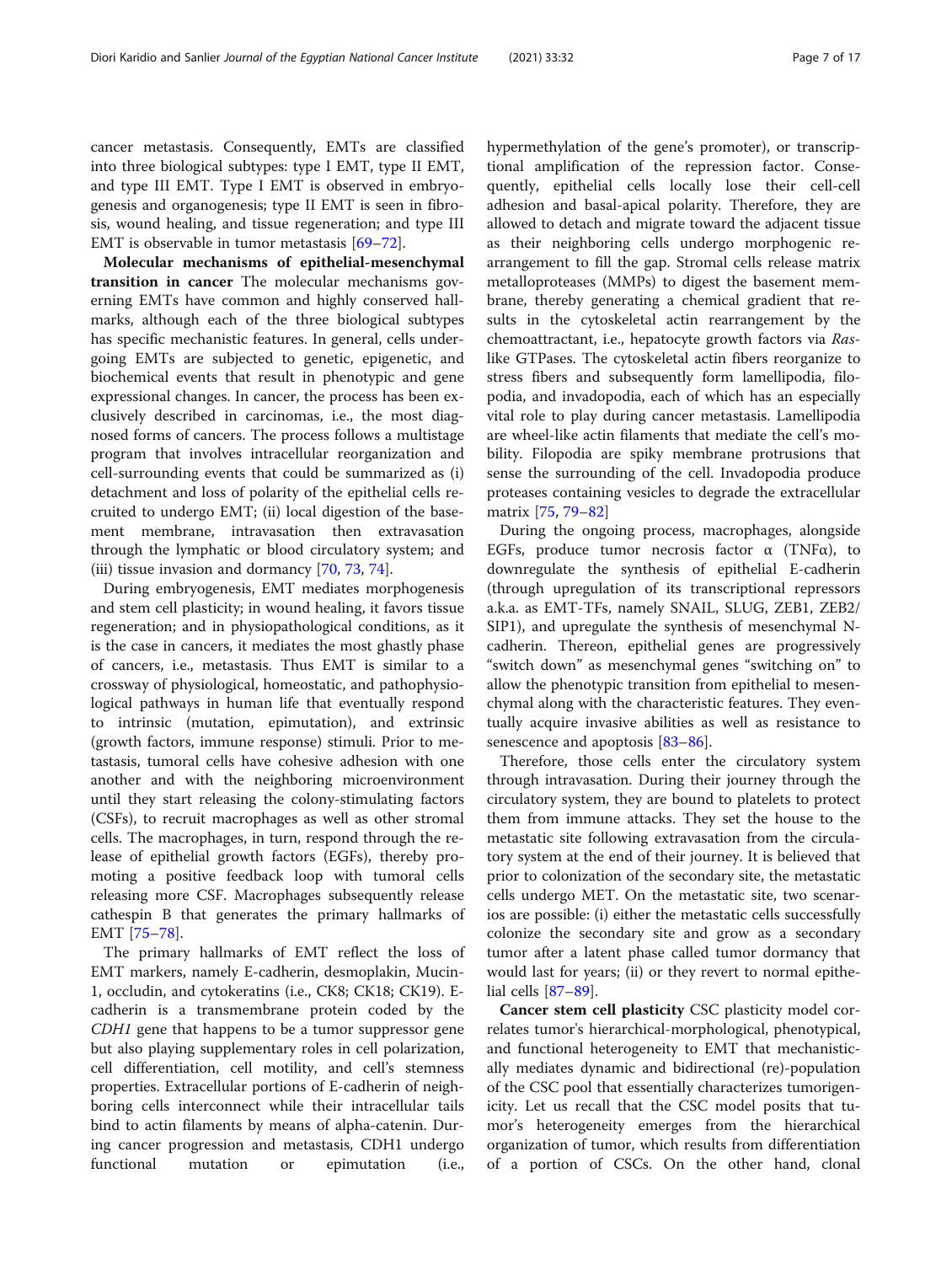evolution supports that cells acquire evolutionarily transmissible mutations through the sequential course of tumorigenesis; therefrom tumor heterogeneity emerges. CSCs'plasticity model, by means of EMT/MET, somehow combines the intrinsic features of both CSC and clonal evolution models. In that, it incorporates the fundamental hierarchical organization suggested by the CSC model, but with an eventual dynamic bidirectional interconversion of CSCs to non-CSCs. From this prospect, EMT is like the knob to three fearsome outcomes of carcinogenesis: bidirectional interconversion of CSCto-non-CSC (setting up the hierarchical organization of tumor cells), non-CSC-to-CSC (regeneration of the CSC pool following chemotherapy), and metastasis. Also, EMT confers non-genetic plasticity that mediates metastasis of a tumor reported in the clonal evolution model. The portion of a clonal evolution model of a tumor that undergoes EMT would have stemness properties that eventually result from dedifferentiation. Diversely, the plasticity of CSC represents only a fractional aspect of cancer cells' plasticity, i.e., the scope of tumor cells' plasticity is far beyond that. It is believed that more aggressive CSC could emerge from epimutation(s) following an aggressive therapy. Moreover, a tumor with historical EMT would have CSC, non-CSC, EMT-CSC, and MET-CSC subpopulations [\[90](#page-14-0)–[95\]](#page-14-0).

#### Mitotic catastrophe

There is no definitive consensus on the definition of mitotic catastrophe. Historically, the "microtubule catastrophe" reported by Mclntosh in 1984 and the temperaturedependent lethal abnormal chromosome segregation reported in 1986 in Schizosaccharomyces pombe by Russell & Nurse settled basic criteria for defining mitotic catastrophe [\[96,](#page-14-0) [97](#page-14-0)].

Mitotic catastrophe is a set of events that characterize a cell death type induced by cell exposure to radiation, chemotherapeutic drugs, or hyperthermia. The rather complex mechanistic signaling that triggers mitotic catastrophe is not fully understood, but the process is believed to occur subsequent to aberrant (partial disintegration of anaphase nuclei), or premature mitosis. This is a mechanism of eliminating incompetent mitotic cell distinct from the programmed cell death-apoptosis in that mitotic catastrophe occurs in cells with functionally defective apoptotic pathways and deficient in p53. Cells that undergo lethal damage following exposure to radiation or cytotoxic drugs during their interphase may never enter mitosis. Subsequently, rapid cell death usually occurs through apoptosis. Otherwise, damaged cells entering mitosis terminate with aberrant mitosis at metaphase or anaphase. The aberrant mitosis does not properly segregate chromosomes and results in forming a non-viable cell

with double or more nuclei that are partially or completely separated from one another [\[96,](#page-14-0) [98](#page-14-0)–[100\]](#page-14-0).

The great importance of the mitotic catastrophe lies in its clinical significance. Many well-documented anticancer drugs are known to induce mitotic catastrophe in cancer cells in their mechanisms of action. Examples of such drugs include bleomycin, doxorubicin, cisplatin, etoposide, and Taxol. Anticancer drugs that induce mitotic catastrophe are important for many reasons, some of which are as follows: (i) they are required in lower doses compared to those that induce apoptosis, and (ii) they are efficient against apoptosis-resistant cancer cells due to the fact that mitotic catastrophe occurs in cells with functionally defective apoptosis pathways. Moreover, mitotic catastrophe potentially occurs in p53 deficient and/or cells with a weakened G2/M checkpoint making it relatively selective upon cancer cells. Following the mitotic catastrophe, cells either proceed to necroptosis or apoptosis. In brief, mitotic catastrophe could be considered a mechanism by mechanism by which cells perceive potentially pathogenic genetic instability and respond through oncosuppressive events that lead either to necrosis/necroptosis or apoptosis. Therefore, a better understanding of the molecular patterns of mitotic catastrophe would be of great benefit for the design of anticancer therapeutics  $[101-106]$  $[101-106]$  $[101-106]$  $[101-106]$ .

#### Senescence

Tissue's homeostasis involves control of appropriate and balanced cell proliferation as hypo-/hyper-proliferation would result in pathological syndromes. Reported experimental in vitro assays by Leonard Hayflick confined the number of cell divisions that a given cell can achieve to an interval of 50 to 70. This is referred to as the "Hayflick limit" above which the cell becomes senescent. Senescence is a healthy and physiological growth arrest that is different from apoptosis because senescent cells could be metabolically active for a long time. It is also different from the differentiated/specialized cell; it is a programmed limit of replicative lifespan to somatic cells. Senescence is characterized by biochemical and morphological changes resulting from cellular physiological functions such as telomere's shortening following the cell cycle or prematurely induced by environmental factors, namely oxidative stresses damaging DNA and medication. Cellular senescence frequently occurs and at a higher rate with age  $[107-111]$  $[107-111]$  $[107-111]$  $[107-111]$ .

Senescence is often considered as a tumor-suppressive mechanism. In that, scientific reports support that it is occurring to prevent an overacting oncogene or an underacting tumor suppressor gene. The oncogenic stress induced by the oncogenes mediates a hyperreplicative process that results in oxidative damage to the DNA due to the generation of unsustainable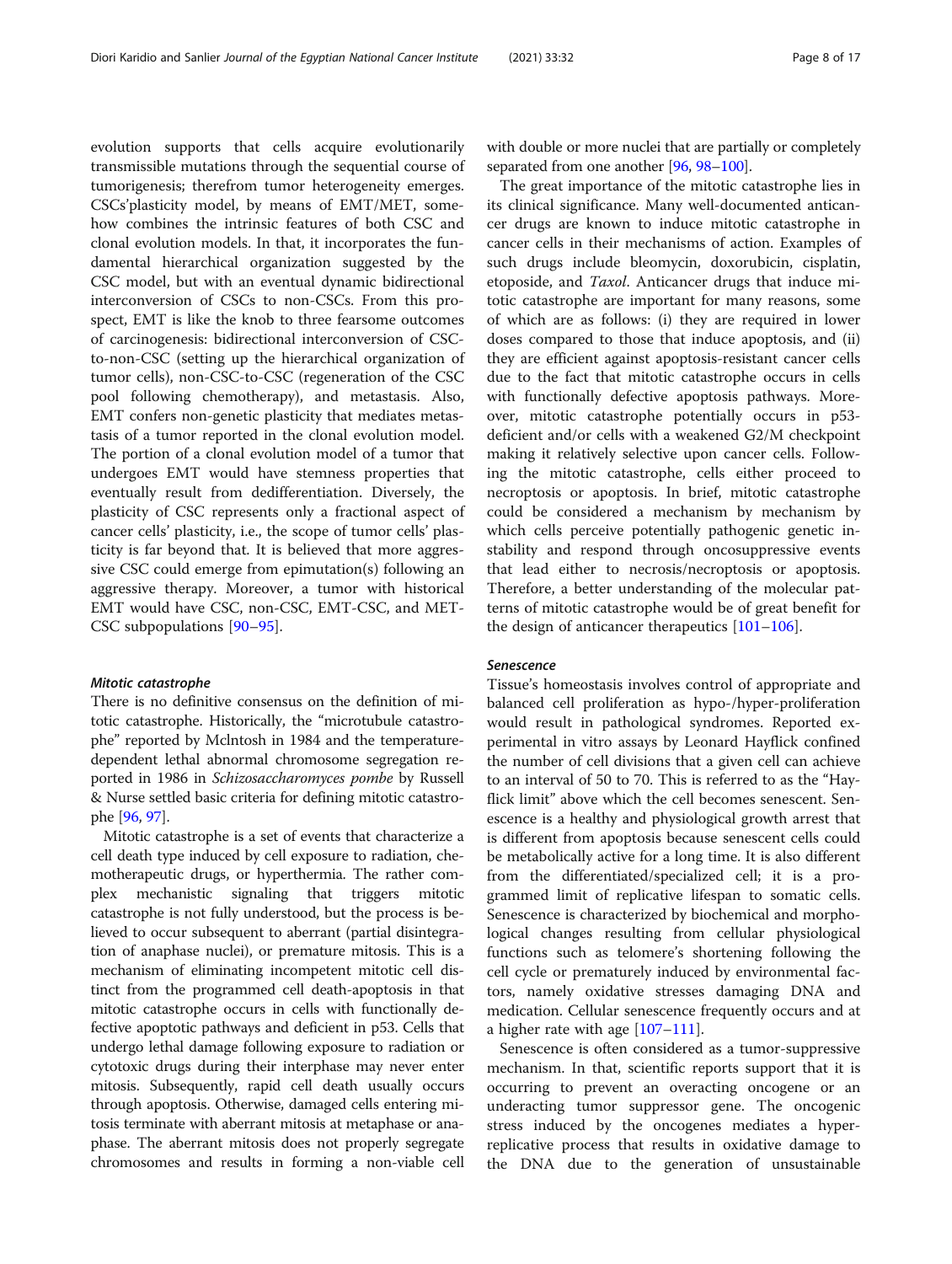oxidative stress. This acts as a stimulus to an intrinsic response involving Arf/p53/p21; p16/pRb- and DNAdamage response pathways. Similarly, loss of tumor suppressor genes could induce senescence, as illustrated by the loss of Pten and NF1 genes in mouse and human cells. However, the mechanism of senescence causation is yet not fully understood. The nowadays accepted hallmarks of senescent cells have some opposite outcomes. It is believed that senescent cells could be either a failsafe mechanism, i.e., have tumor-suppressive effects if it shortly progresses to apoptosis or pro-inflammatory, or pro-oncogenic effect mediated by the senescenceassociated secretory phenotype (SASP) [\[112](#page-15-0)–[114\]](#page-15-0).

#### Tumor metastasis

The high morbidity and mortality of cancer are primarily due to metastasis rather than primary cancer. Very few patients are diagnosed with localized primary cancer at its early stages. Localized solid cancer would be theoretically cured by surgery and local irradiation if diagnosed early. However, diagnosed patients usually present already established metastasized or metastasizing cancer [[115,](#page-15-0) [116](#page-15-0)].

Metastasis (metastases in plural) stems from Greek word "meta" meaning "change" and "histanai" meaning "to place, or cause to stand"; thus, literally metastasis means "changing place." Metastasis medically refers to a multi-step complex process through which cells break away from a primary tumor to travel through the lymphatic system or bloodstream, colonize a unique microenvironment, and establish malignant growth. Metastasis is theoretically the ideal and privileged target of therapeutics for control and curative treatment of cancer as it is the key feature determining cancer's malignancy, prognosis, and treatment strategy for any patient. As a general rule: "all metastasized neoplasms are incontrovertibly malignant, but not all neoplasms necessarily metastasize!" In fact, the probability of cancer to metastasize varies with respect to the type of cancer. For instance, squamous cell carcinoma of the skin has a low probability of metastasizing, while squamous cell carcinoma of the lung metastasis is common. Similarly, metastasis is rarely observed in gliomas. Both squamous cells carcinoma and gliomas are locally invasive and aggressive malignancies that rarely metastasize  $[117-122]$  $[117-122]$  $[117-122]$ .

In general, when cancer metastasizes, the organs colonized are the bones, the brain, the liver, the lymph nodes, and the lungs. To a lesser extent, cancer could also metastasize to the pleural space, abdominal cavity, and other organs like the skin, the muscles, etc.

Although metastasizing cells could travel throughout the body, depending on primary cancer, they tend to target specific organs: (i) lung cancer usually metastasizes to the brain, the bones, liver, and the adrenal glands; (ii)

colorectal cancer metastatic cells target preferably to the liver and the lungs; (iii) metastatic breast cancer tends to colonize the bones, the brain, the liver, the lungs, the chest wall, and the brain; and (iv) prostate cancers mostly metastasize to the bones [\[123](#page-15-0)–[126\]](#page-15-0).

However, metastasis is a long-term (lasts for years or even decades), but discrete complex series of events through which only a few cancer cells would be fruitful in colonizing new sites on distant organs from the original, i.e., primary tumors establish then eventually travel malignant growth (secondary tumor) that is always of the same type, but that disturbs the hosting organ's physiology. Since depending on the primary tumor, metastatic cells tend to target specific sites, understanding the mechanistic features that drive the motion of cancer cells toward specific organs, the cancer cells-host cell interactions, and the molecular events that favor growth of the cancer cells on a secondary site would be constructive for any eventual promising approach to cancer therapy. To properly establish, metastasis takes three concrete steps, namely (i) intravasation, i.e., cancer cells break off from a primary tumor and enter the circulatory system that could be either the bloodstream ( hematogenous metastasis), the lymphatic system (lymphatic metastasis), or through body cavities (transcoelomic); (ii) the survival to the trauma caused by the intravasation process and survival to the immune system's attack along with the circulatory system, and (iii) extravasation or the exit from the circulatory system and establishment of malignant growth at the secondary site s[[125](#page-15-0), [127](#page-15-0)].

#### Genetics of cancer: oncogenes, proto-oncogenes, and tumor suppressor genes

Cancer would be characterized by anarchic cell proliferation and resistance to programmed cell death or apoptosis at the cell level. At the gene level, three events could say to characterize any cancer, namely (i) actively expressed oncogene(s); (ii) inefficient/defective DNA repair genes; and (iii) defective tumor suppressor genes (TSGs). Most of the time, defective DNA repair genes and defective TSGs are taken under the scope of TSGs. These characteristic events could act in concert among and/or between themselves to cause a normal cell to exhibit cancerous properties. Functional mutations broadly fall into three categories, namely mutational inactivation, mutational activation, and mutational gain of function. The mutational inactivation usually occurs in tumor suppressor genes and could be either amorphic, hypomorphic, or antimorphic. The mutational activation of genes could be exemplified by oncogene activation through hypermorphic mutation. Lastly, when a gene is mutated to gain novel function(s), the mutation is called neomorphic [\[125,](#page-15-0) [127\]](#page-15-0).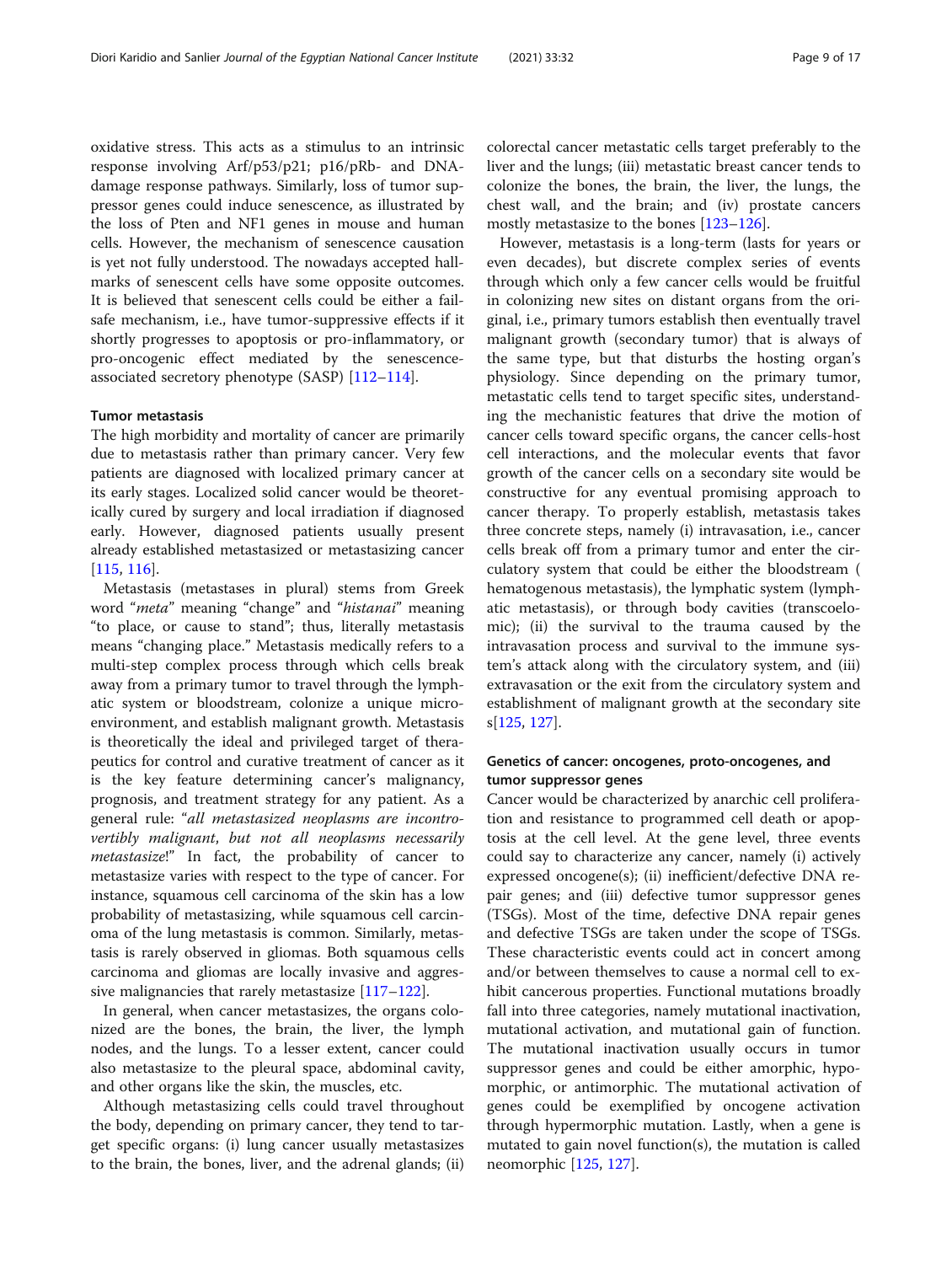The term oncogene was first introduced by George Todaro & Robert Heubner in 1969 as a derivative from the Greek words "onkos" meaning "mass/ bulk," and "gignere/genui" (i.e., "gene"), meaning "beget/give birth." Oncogene refers to any gene that bears the potential to stimulate anarchic cell growth. Experimental approaches, i.e., in vitro/in vivo transfection of normal cells/nude mice with activated oncogenes, would confer a normal cell with activated tumorigenic phenotype/form tumor in the nude mice. However, activating a single oncogene is insufficient to cause healthy cells to exhibit cancer cell properties. In fact, oncogene cooperation is required for active tumorigenesis, i.e., the oncoprotein resulting from the expression of the oncogene would eventually require subsequent synergetic oncomutation/activation of another oncogene/defective tumor suppressor gene or other environmental cues such as viral infection. Thus oncogene cooperation lies in line with the clonal evolution model of cancer and as well as cancer stem cells model [\[128](#page-15-0)–[133\]](#page-15-0).

Therefrom, oncogenes scope out the functional aspects of genes, that when abnormally overexpressed/gain constitutive expression would eventually contribute to tumorigenesis. Proto-oncogenes mediate cell growth in healthy cells. They are somehow like precursor genes to oncogenes. However, they are often abusively referred to as oncogenes. When proto-oncogenes undergo oncomutation(s), they would eventually convert to oncogenes. The oncomutation, in some cases, involves a change in the gene sequence of a proto-oncogene that results in their constitutive expression. In general, oncomutation is of three types, namely activating mutation (e.g., K-ras, H-ras, N-ras; EGFR), gene amplification (e.g., ErbB2/ HER2;  $Myc$ ), and insertion of influential (viral) promoters [\[134,](#page-15-0) [135\]](#page-15-0).

It is noteworthy to mention that oncogenes have been first identified in RNA viruses, i.e., retroviruses. Since then, many RNA viruses have been proven to be associated with cancer in both animals and humans. Although oncogenes' possession is not very common across all retroviruses, the few ones that possess it (them) are highly oncogenic upon infection to animals and human beings. Some of the most known oncogenic viruses include Merkel cell-polyomavirus, Hepatitis B virus, Hepatitis C virus, Epstein Barr virus (EBV), Kaposi's sarcomaassociated herpesvirus (KSHV), and T-lymphotropic virus. Since the 1970s, many oncogenes have been identified in human cancers. Their occurrence across the cancer types varies from one cancer (sub)-type to another. To exemplify that *k-ras* on computation, a mutation in the gene sequence is prevalent in lung adenocarcinoma and non-small cell lung carcinomas but rarely occurs in small cell lung carcinomas. Another example, this time that manifests as overexpression of an oncogene, is myc gene overexpression. This is seen in both small cell and non-small cells lung carcinomas [[51](#page-13-0), [136](#page-15-0)–[141](#page-15-0)].

#### Tumor suppressor genes

Tumor suppressor genes, also called anti-oncogenes, are those genes that functionally mediate in vivo homeostatic cell growth, differentiation, and motility potential. They act either directly or indirectly to slow down cell proliferation, promote DNA repair, and favor apoptosis when required. Any mutation of all kinds that eventually alters these genes' function would be a step on the path to cancer to the cell. There are broadly four mechanisms that would result in functionally defective tumor suppressor genes: (i) direct mutation/gene silencing mutation; (ii) gene deletion; (iii) loss of heterozygosity; and (iv) promoter hypermethylation [\[142](#page-15-0)–[146\]](#page-15-0).

#### Epigenetic changes in cancer

Epigenetics is mostly concerned with the mechanistic processes that initiate and/or maintain heritably, but reversible alteration (s) in gene regulation in response to environmental stimuli independently of the DNA sequence (that is one of the reasons it is mostly reported as associated to CSC). The epigenetic changes are called epimutations. Subsequent to their initiating signal's disappearance, they could either disappear (changing back to the state prior to the signal) or last for long (sometimes forever). Epimutations include DNA methylation, histone modification patterns, chromatin remodeling, non-coding RNAs (miRNA and others), polycomb-group of proteins, etc. Epigenetic dysregulation could promote carcinogenesis and metastasis. All the aforementioned epimutations have been, in one way or another, reported as clinically significant in the etiology, diagnosis, and/or prognostic outcome of cancer [\[147](#page-16-0)–[150\]](#page-16-0).

#### Epigenetic modulators, modifiers, and mediators

Genes involved in epigenetic changes are classified into three (3) major classes: epigenetic mediators, epigenetic modifiers, and epigenetic modulators. Epigenetic mediators are peptides/proteins responsible for cancer cells' stemness character, flexibility, and eventual intratumoral heterogeneity of cancerous tissues. They interact with epigenetic modifiers (HDAC, HAT, HMTs). The later class sets bases for epimutation through DNA methylation, chromatin modulation, histone modification, etc. The third and last class, i.e., the epigenetic modulators, are tissues-specific proteins vital to normal cellular functions as they lead the cell and tissue differentiation mechanisms. They transmit environmental signals to the epigenetic modifiers [\[151](#page-16-0)–[154\]](#page-16-0)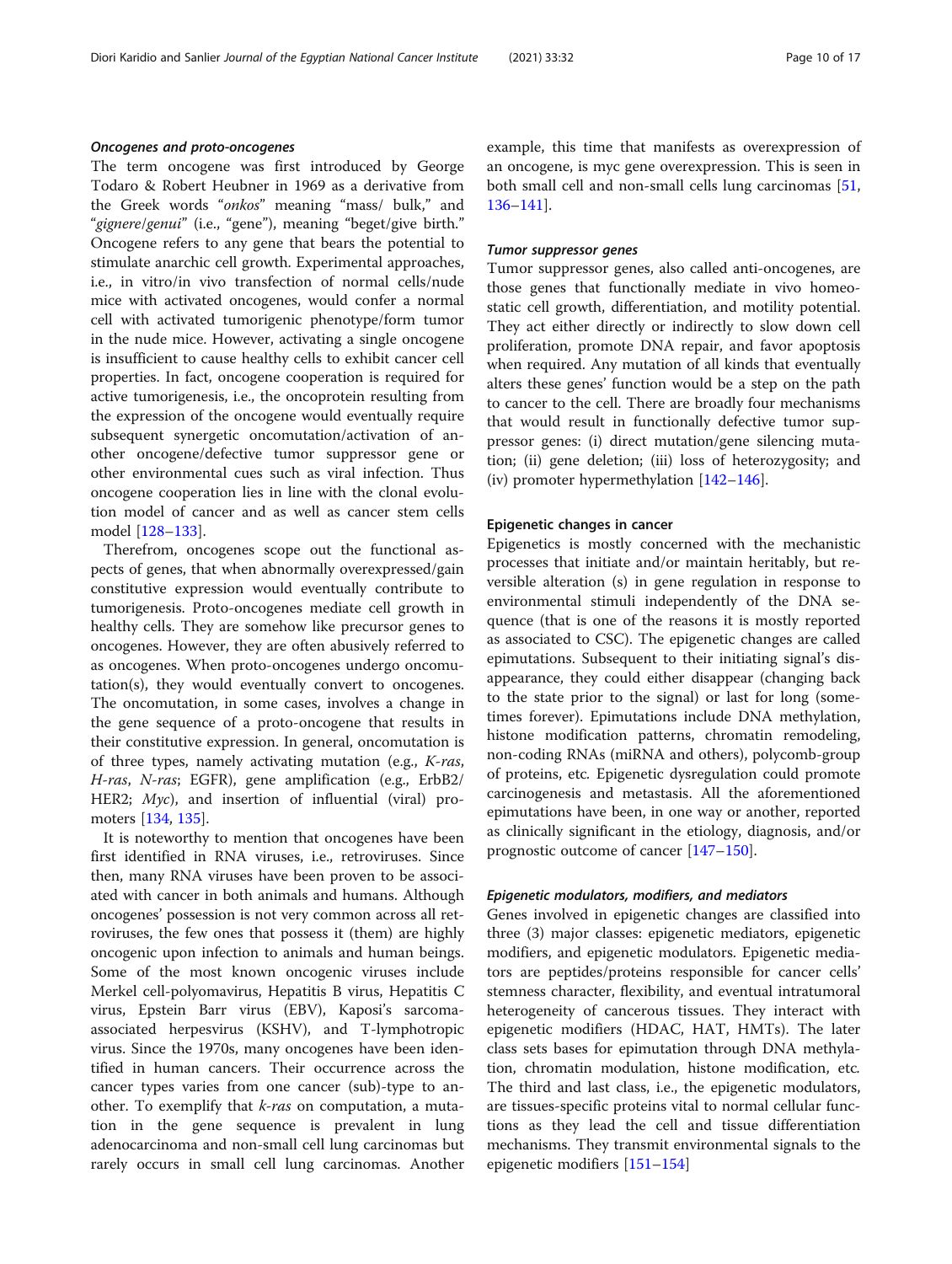#### DNA methylation

DNA methylation is one of the commonest studied and well-characterized among the epigenetic changes. The process involves transferring a methyl group to position 5′ of the pyrimidine-cytosine of 5′-CpG-3′-rich DNA regions called CpG islands: a palindromic set of cytosine-phosphate-guanine dinucleotides found in the promoter region and other genomic regions. The latter could be a hemimethylated or homo-methylated respectively when on cytosine residues of only one strand or both strands of the DNA are methylated. Methylation could also occur-but to a lesser extent on the cytosine of 5′-CT-3′ or 5′-CA-3′ residues. DNA methylation implies the dissociation of the DNA from transcription factors necessary for activity to the methylating enzymes called DNA-methyltransferases. Some repressor proteins have an affinity to methylated DNA, including MBD2, MBD3, MeCP2, etc. DNA methylation thus controls the transcriptional plasticity of a cell. Different variants of DNA-methylation have been reported as etiologic events harboring carcinogenesis and/or metastasis. Among these are aberrant DNA hypomethylation (overexpression of oncogenic proteins; loss of imprinting), aberrant hypermethylation (silencing of TSG), and genomic imprinting (the expression of some genes depends on the parent-of-origin) [\[155](#page-16-0)–[157\]](#page-16-0).

#### Histone modifications

In eukaryotes, DNA is primarily wrapped around (gene) regulatory proteins called histones. A nucleosome structurally comprises 146 base pairs (bp) of DNA (approximately two turns) coiled around a pair of H2A, H2B, H3, and H4 histones. H1, the histone linker, is used as an anchor to stabilize some (but not all), nucleosomes. The location and direction of DNA wrapping determine the status of heterochromatin and euchromatin, thus playing a role in both packaging DNA within the nucleus and regulating gene expression. The N-terminal tails of the core canonical histones protrude from the nucleosomal particles and are sometimes subjected to covalent post-translational modifications including methylation, acetylation, phosphorylation, sumoylation, ubiquitinylation, etc. All together, these modification patterns are referred to as "histone code" which is one of the control mechanisms of gene expression through alteration of chromatin structure. The modifications prevent the transcriptional machinery from accessing DNA. They mostly occur on specific amino acids (e.g., methylation (Lys & Arg), acetylation (Lys), phosphorylation (Ser & Thr), ubiquitination and sumoylation (Lys), ADPribosylation (Glu)) [[147,](#page-16-0) [158,](#page-16-0) [159](#page-16-0)]. Aberrant histone modifications and beyond, i.e., oncohistones, have been reported as associated with various cancer.

#### Chromatin remodeling in cancer

In eukaryotic cells, the nuclear DNA is highly coiled and kinked around histones forming nucleosomes (repeating structural units of chromatin). The later process is for efficiently packaging meters of DNA in a nuclear cell compartment (active, inactive states of chromatin) and a primary level of regulation to gene expression (limits access to gene promoter and enhancer regions). Euchromatin and heterochromatin are hallmarked by epigenetic signatures on DNA and histones that allow their structural organization. The heterochromatin (facultative and constitutive) constitutes the tightly compacted and transcriptionally silent genomic regions, while the euchromatin refers to the transcriptionally active and lightly packed genomic regions. The RNA polymerase and transcriptional factors need to access genes for their eventual expression to take place: tightly coiled genes in chromatin are not accessible. To permit access for the transcription machinery (RNA polymerase, transcription factors…), in eukaryotic cells, the chromatin "opens," changing from its default state, hereby exposing selective genes for expression. This dynamic complex "opening" process that modulates the architecture of chromatin to expose genomic DNA is called chromatin remodeling, and it is of vital importance to the functional homeostasis of eukaryotic cells. The process involves various multiprotein complexes called chromatin remodelers that use ATP hydrolysis to mobilize and restructuration of nucleosomes. Thus remodelers play a canonical role in exposing DNA for transcription, chromatin structure (default), DNA-repair mechanism, etc. In general, access to nucleosomal DNA is made possible by two (2) major classes of multiprotein complexes, namely (i) covalent histone-modifying complexes (HATs, HDACs, etc.), and (ii) ATP-dependent chromatin remodeling complexes for moving, ejecting, and restructuring nucleosomes. CRCs refer to four structurally and functionally distinguishable families in eukaryotes: SWI/SNF, ISWI, CHD, and INO80. Histone modification could favor chromatin "opening," thereby giving ways to a selective portion of DNA, which in turn recruit RNA polymerase II. Various histone modifications have been correlated to chromatin activation [[149,](#page-16-0) [151](#page-16-0), [160](#page-16-0), [161](#page-16-0)].

### Epigenetic modulations, nutrients, bioactive food compounds, microbiota, and cancer

Defining cancer (etiology, diagnosis, and/or prognostic) is not an easy task and sometimes depends on the approach-(es) used: it is a cellular disease, a genetic disease, a metabolic disease, a chronic inflammatory disease, an epigenetic (nutritional and/or not), a dysbiosis, etc. These are not necessarily meaning different things. In fact, it is a disease that is so complex that a good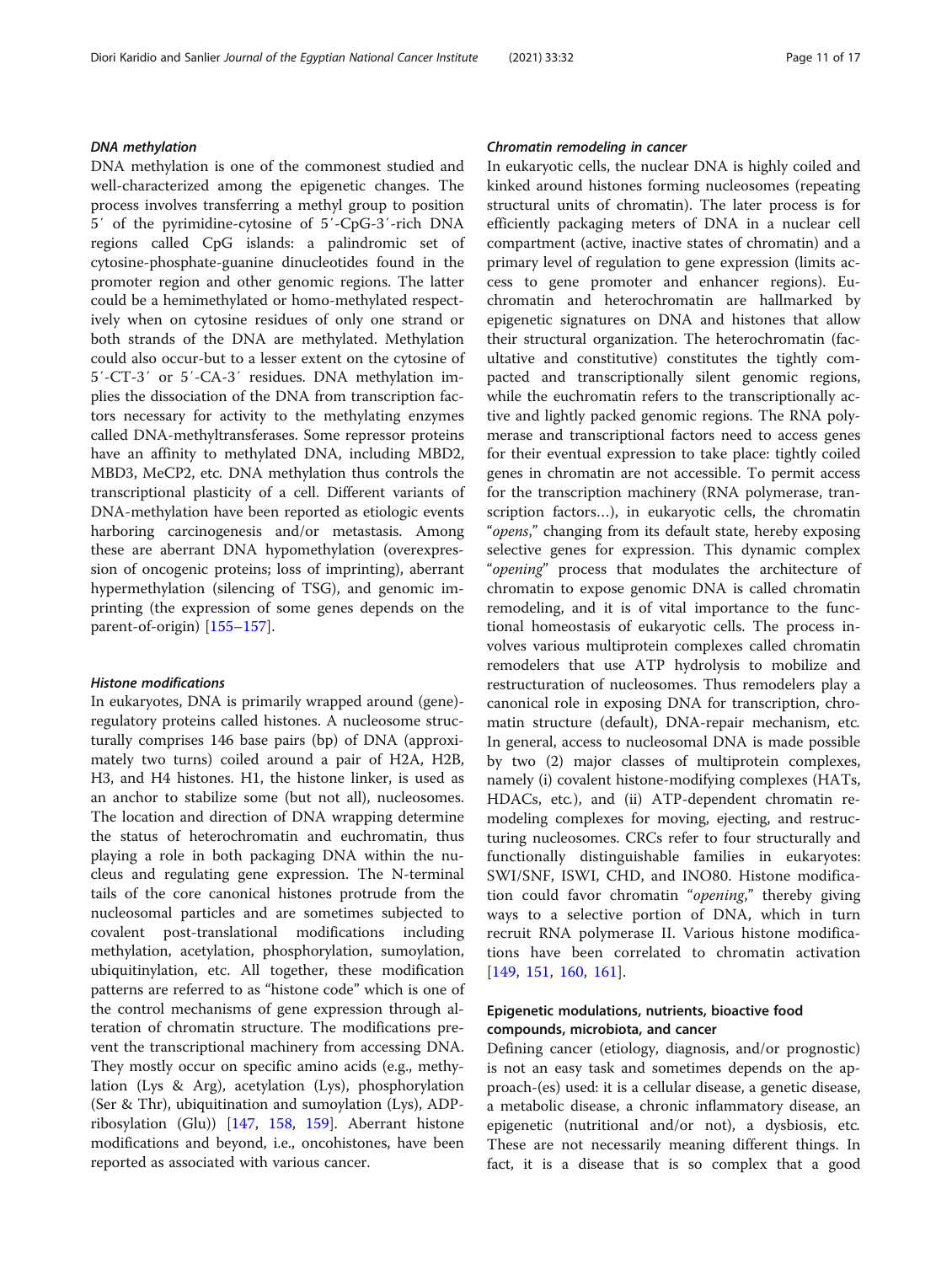attempt to define it would merely with a multidisciplinary approach  $[162-165]$  $[162-165]$  $[162-165]$  $[162-165]$  $[162-165]$ .

A plethora of scientific reports suggested, based on intriguing evidence, that dietary components (nutrients, bioactive compounds), their interaction with the gut microbiota, could impact, through epigenetic modulations, the pathways involved in gene expression. Although a lot is yet to be discovered about the details of the mechanistic interaction between nutrients/nutrientsmicrobiota and the epigenetic events leading to pathogenesis (especially tumorigenesis), deepening research fields aiming to understand these mechanisms would be a great advance to cancer research toward a novel therapeutic strategy.

Nutrients and other food components could modulate their metabolic pathways and sometimes reshape the epigenome. They could mediate the phenotypic plasticity of an organism through epigenetic mechanisms, namely DNA methylation, histone modification, chromatin remodeling, etc. Therefrom, nutrients and other food components could be said to play an important role in cancer prevention, etiology, development, management, and outcomes. The folate  $(B_9)$ , choline, betaine, and vitamin  $B_{12}$ are among the most studied one-carbon nutrients, which donate a methyl group to S-adenosylhomocystein, converting it to S-adenosylmethionine (the universal methyl donor). The latter inhibits methyl-transferases that are responsible for DNA methylation and histone tails methylations. The over-take, normo-take, or insufficient nutrition of one carbon donors have impacts on both gene expression (through epimutations) and the generation of epigenetic signatures to ensure the heritability of gene expression patterns. As such, it is intimately linked to gene expression patterns in developmental physiology and pathological conditions like cancer. In cancer, the highly proliferative cells require these micronutrients to feed their DNA synthesis, methylations, and redox metabolisms [[166](#page-16-0)–[168\]](#page-16-0).

In both plants and animals, HATs/HDACs play a crucial role in transferring a functional acetoxy—a group from one organic molecule (donor) to another (acceptor). Acetylation and deacetylation are merely a replacement of an H-atom (in the accepting chemical compound), by an acetoxy group (from the donor), and the removal of an acetoxy group from an organic molecule for an H-atom substitute, respectively. Acetylation usually occurs on the  $\varepsilon$ -amino group of lysine residues of histone tails, dissociating them locally from their nucleosomes and freeing access to DNA to transcriptional machinery, thus promotes gene expression. Conversely, deacetylation reinforces histone-tails-nucleosomal interactions that secure local DNA from transcription. In animals, various physiological functions require reactions ranging from detoxifying xenobiotics to gene regulation via histone modifications. There is an intriguing disparity in the expression and activity of HATs in normal and cancer cells. Some oncogene's expression during carcinogenesis and metastasis have been reported as associated with HATs overexpression and increased activity (P300/CBP). Conversely, a high expression of HDACs and activity (usually pairing with low HATs expression and activity) would consequentially silence expression of tumor suppressors, thereby promoting progression of tumorigenesis and metastasis [\[169](#page-16-0)–[171\]](#page-16-0).

A growing body of evidence suggests that some dietary components (found in fruits, cruciferous plants, whole grains, specific micronutrients, dietary fibers, etc.) have modulatory effects on histones. In fact, the dietary supply of acetyl group donors would modify the intracellular/nuclear pool of acetate that in turn mediate histone acetylation/deacetylation. A high nuclear pool of acetate would promote acetylation. Like other epigenetic modulation mechanisms, histone modifications starts right from embryogenesis and dynamically continue/reshape throughout the lifespan; thus besides environmental stimuli, it could be influenced by mother's diet right in the womb and reversibly continues [\[172](#page-16-0)–[176\]](#page-16-0).

The microbiota refers to communities of commensal microorganisms ( $\approx$  2 kg), living within animals' gastrointestinal tract. It has been reported that the qualitative and quantitative members of this microbial flora play a very important role in homeostasis through their interactions with their host. The conditions whereby a critical balance of the desired floral community has been established is known as eubiosis and is expected/reported to be associated with health conditions. In contrast, dysbiosis (i.e., an unbalanced ratio of desired: undesired community members) is associated to various disease conditions. Dietary components influence the diversity and function of the microbial community, impacting the thickness of the mucus (separating them from), protecting the intestine. Eubiosis is usually reflected by thick mucus size, while dysbiosis is associated to thin mucus size [[177](#page-16-0)–[179](#page-16-0)]. Through their metabolisms (of dietary fibers, bioactive compounds components of food, shortchain fatty acids, etc.), and in concert with environmental cues, they produce bioactive compounds that could initiate or promote epigenetic modulations and/or set epigenetic signatures. In concert with the energy balance, the dietary composition and abundance dictate the availability of certain nutrients, which are cofactors to enzymes involved in epigenetic events. In other words, they produced metabolites that could interact or provide substrates for methyl-transferase (DNA, and/or histone methylation/demethylation), HATs/HDACs for histone acetylation/deacetylation, etc. Various bacterial species among the members of the gut microbiota, depending on the microenvironmental conditions, have been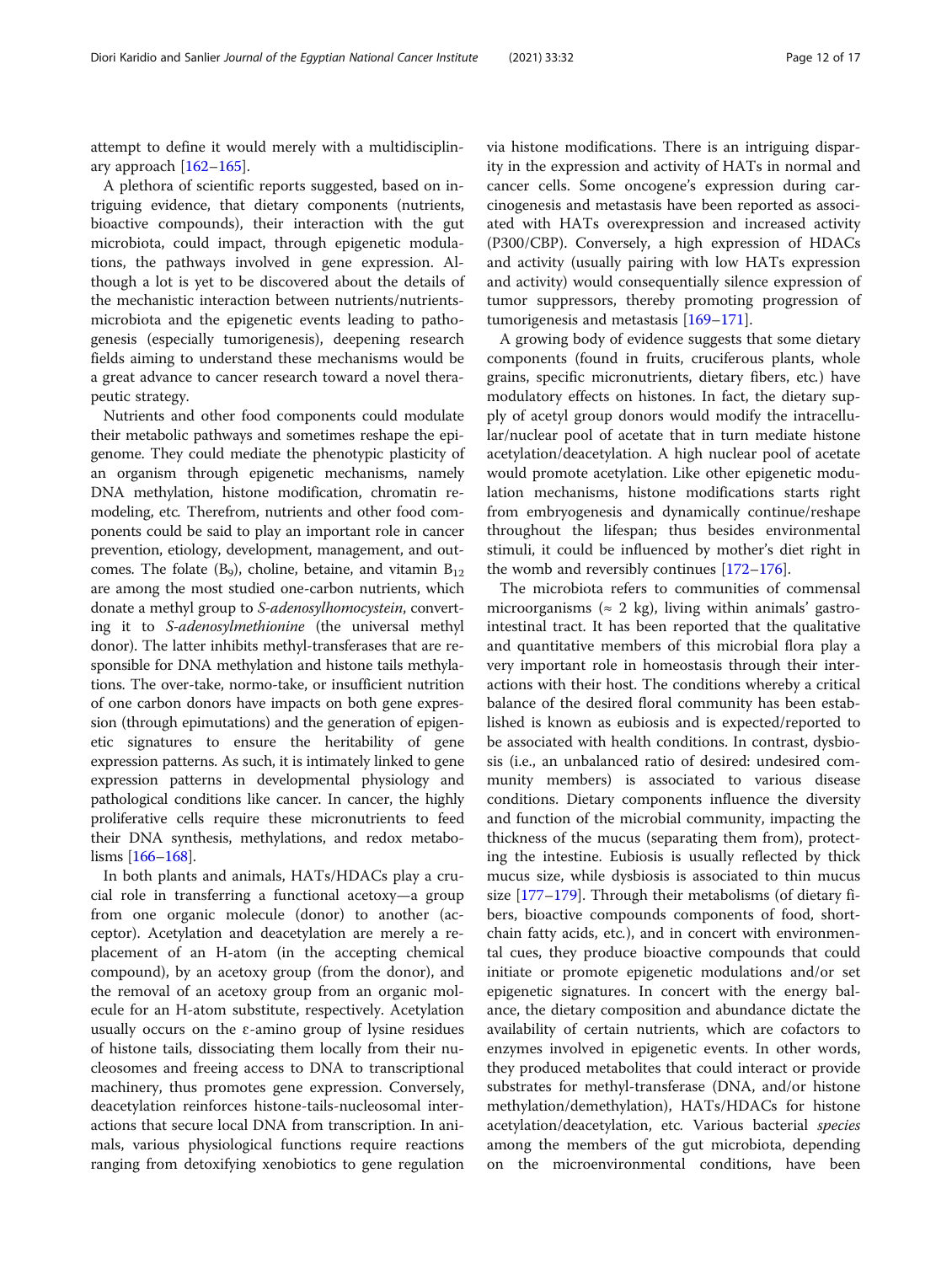<span id="page-12-0"></span>proven to produce oncometabolite, immunomodulatory, "onco-reppressive," or oncolytic metabolites that in turn mediate ubiquitous epigenetic mechanisms [[180](#page-16-0)–[186](#page-16-0)].

#### Conclusions

A full comprehension of cancer right from its initiation through metastasis would require a multidisciplinary approach that would eventually reveal its molecular etiology and sets bases forestalling its molecular pathology. Progresses in cancer research mediate the breaking of frontiers of many scientific disciplines down to a huge body of interdisciplinary approaches wherein overlap life sciences for a better understanding of the wishful organismal harmonic states, their maintenance and their otherwise disturbances that would potentiate carcinogenesis.

Molecular genetics elucidate that genetic defects could, when they occur on genes of cell cycle checkpoints, eventually potentiate unrestricted cell proliferation or oncometabolisms when a gene that encodes for a crucial metabolic enzyme is defective. Conversely, CSC and CSCP models broke the myth of evolutionary carcinogenesis by elucidating theoretical mechanisms hitherto unsuspected. Moreover, the epigenetic mechanisms involved in cancer cells have been linked to the dietary and energy balance which in turn harbor the dynamic community and metabolism of the gut microbiota (production of antioxydants, anti-cancer, oncometabolites, onco-suppressive metabolites, etc.). Knowledge of these multiple facets of cancer's molecular etiology and pathology would better serve for drug design of an efficient and effective personalized medicine.

#### Abbreviations

Arf: ADP-ribosylation factor; CAF: Cancer-associated fibroblasts; CDH: Cadherin; CDK: Cyclin-dependent-kinase; CIP: CDK interacting protein; CKI: Cyclin-dependent-kinase-inhibitors; CpG: Cytosine-phosphate-guanine dinucleotides; CSC: Cancer stem cell; CSCP: Cancer stem cell plasticity; CSFs: Colony-stimulating factors; DMP1: Dentin matrix acidic phosphoprotein 1; DNA: Deoxyribonucleic acid; E2F: A group of genes that code for transcription factor; EBV: Epstein-barr virus; ECM: Extracellular matrix; EGF: Epidermal growth factor; EMT: Epithelial-mesenchymal transition; EMT-TF: Epithelial-mesenchymal transition transition factor; ErbB2: Erythroblastic oncogene B; FOXM1C: Forkhead box protein M; FOXO: Forkhead box transcription factors; GTP: Guanosine triphosphate; HATs: Histone acetyltransferases; HDAC: Histone deacetylase; HER2: Human epidermal growth factor; HGF: Hepatocyte growth factor; INK: Inhibitor of CDK (cyclin dependent kinase inhibitor); ISWI: Imitation SWI; JUN: ju-nana (protooncogene); k-ras: kristen rat sarcoma (viral oncogene); KSHV: Kaposi's sarcoma-associated herpes virus; MBD2: Methyl-CpG binding domain protein 2; MeCP: MECP2 (methyl-CpG binding protein 2); MET: Mesenchymalepithelial transition; miRNA: microRNA; MMPs: Matrix metallopeptidase/ proteinases; MYC: MYeloCytomatosis (proto-oncogene); NF1: Neurofibromin 1; NFR1: Nuclear respiratory factor1; PDGF: Platelet-derived growth factor; pRb: Retinoblastoma protein; Pten: Phosphatase and tensin homolog (deleted on chromosome 10); Ras: A family of proteins (GPTases) responsible for cell proliferation; Rb: Retinoblastoma protein; SASP: Senescenceassociated secretory phenotype; SNAIL/ SLUG: SWItch/sucrose nonfermentable; TGF-β: Transforming growth factor beta; TNF-α: Tumor necrosis factor α; TSG: Tumor suppressor genes; ZEB1: Zinc finger E-box

#### Acknowledgements

The authors express a heartfelt thanks to all authors which papers have been used but could not be cited for space limitation, researchers that helped in one way or another in this work, editors and reviewers at JECI. We would like to express our deep heartfelt gratitude to Dr Abdoul Nasser MOUSSA IDE for his valuable contribution whenever needed.

#### Authors' contributions

IK: conception, design, literature review, writing-original draft preparation, writing-review and editing; SS: critical reading and supervision. All authors have red and approved the manuscript.

#### Funding

This research work has not been funded.

#### Availability of data and materials

Not applicable.

#### Declarations

Ethics approval and consent to participate Not applicable.

#### Consent for publication

Not applicable.

#### Competing interests

The authors declare that they have no competing interests.

#### Author details

<sup>1</sup>Department of Biochemistry, Faculty of Science, E Block, Ege University, Erzene Mahallesi, Bornova, 35040 Izmir, Turkey. <sup>2</sup>ARGEFAR, Faculty of Medicine, Ege University, Bornova, 35040 Izmir, Turkey.

#### Received: 11 November 2020 Accepted: 11 September 2021 Published online: 01 November 2021

#### References

- 1. Baker S, Silins I, Guo Y, Ali I, Hogberg J, Stenius U, et al. Automatic semantic classification of scientific literature according to the hallmarks of cancer. Bioinformatics. 2016;32(3):432–40. [https://doi.org/10.1093/bioinformatics/](https://doi.org/10.1093/bioinformatics/btv585) [btv585](https://doi.org/10.1093/bioinformatics/btv585).
- 2. Cai Q, Yuan Z. Overview of ınfectious causes of human cancers. Adv Exp Med Biol. 2017;1018:1–9. [https://doi.org/10.1007/978-981-10-5765-6\\_1.](https://doi.org/10.1007/978-981-10-5765-6_1)
- 3. De Flora S, La Maestra S. Epidemiology of cancers of infectious origin and prevention strategies. J Prev Med Hyg. 2015;56(1):E15–20.
- 4. Moore PS, Chang Y. Why do viruses cause cancer? Highlights of the first century of human tumour virology. Nat Rev Cancer. 2010;10(12):878–89. [https://doi.org/10.1038/nrc2961.](https://doi.org/10.1038/nrc2961)
- 5. Hong SN. Genetic and epigenetic alterations of colorectal cancer. Intest Res. 2018;16(3):327–37. <https://doi.org/10.5217/ir.2018.16.3.327>.
- 6. Puneet KHR. Kumari S, Tiwari S, Khanna A, Narayan G. Epigenetic mechanisms and events in gastric cancer-emerging novel biomarkers. Pathol Oncol Res. 2018;24(4):757–70. [https://doi.org/10.1007/s12253-018-0410-z.](https://doi.org/10.1007/s12253-018-0410-z)
- 7. Hanahan D, Weinberg RA. Hallmarks of cancer: the next generation. Cell. 2011;144(5):646–74. [https://doi.org/10.1016/j.cell.2011.02.013.](https://doi.org/10.1016/j.cell.2011.02.013)
- 8. Moses C, Garcia-Bloj B, Harvey AR, Blancafort P. Hallmarks of cancer: the CRISPR generation. Eur J Cancer. 2018;93:10–8. [https://doi.org/10.1016/j.](https://doi.org/10.1016/j.ejca.2018.01.002) [ejca.2018.01.002](https://doi.org/10.1016/j.ejca.2018.01.002).
- 9. Bottcher M, Baur R, Stoll A, Mackensen A, Mougiakakos D. Linking ımmunoevasion and metabolic reprogramming in B-cell-derived lymphomas. Front Oncol. 2020;10:594782. [https://doi.org/10.3389/fonc.2020.](https://doi.org/10.3389/fonc.2020.594782) [594782](https://doi.org/10.3389/fonc.2020.594782).
- 10. Barnum KJ, O'Connell MJ. Cell cycle regulation by checkpoints. Methods Mol Biol. 2014;1170:29–40. [https://doi.org/10.1007/978-1-4939-0888-2\\_2](https://doi.org/10.1007/978-1-4939-0888-2_2).
- 11. Elledge SJ. Cell cycle checkpoints: preventing an identity crisis. Science. 1996;274(5293):1664–72. [https://doi.org/10.1126/science.274.5293.1664.](https://doi.org/10.1126/science.274.5293.1664)
- 12. Kastan MB, Bartek J. Cell-cycle checkpoints and cancer. Nature. 2004; 432(7015):316–23. <https://doi.org/10.1038/nature03097>.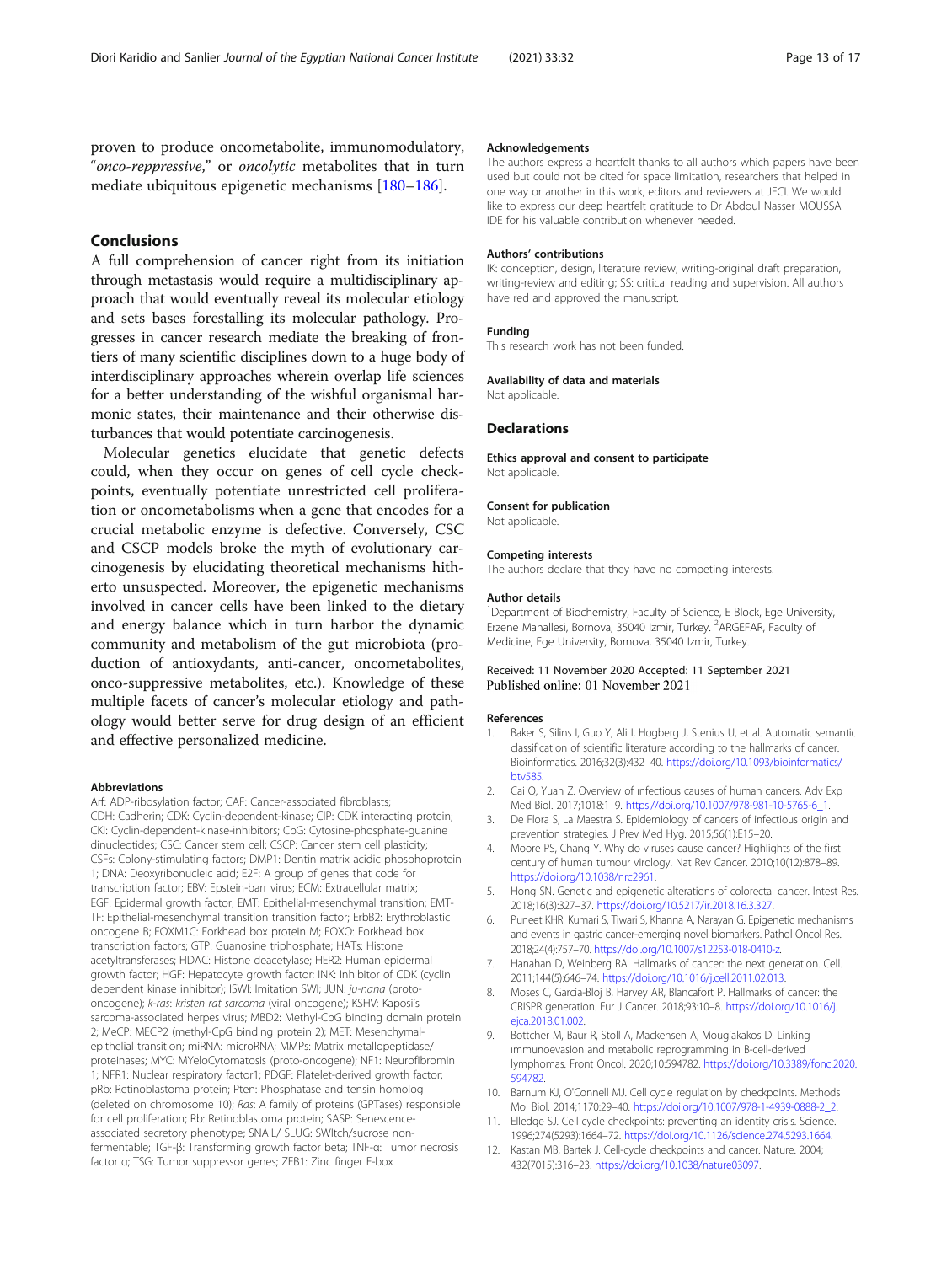- <span id="page-13-0"></span>13. Lukas J, Lukas C, Bartek J. Mammalian cell cycle checkpoints: signalling pathways and their organization in space and time. DNA Repair (Amst). 2004;3(8-9):997–1007. [https://doi.org/10.1016/j.dnarep.2004.03.006.](https://doi.org/10.1016/j.dnarep.2004.03.006)
- 14. Hydbring P, Malumbres M, Sicinski P. Non-canonical functions of cell cycle cyclins and cyclin-dependent kinases. Nat Rev Mol Cell Biol. 2016;17(5):280– 92. [https://doi.org/10.1038/nrm.2016.27.](https://doi.org/10.1038/nrm.2016.27)
- 15. Houtgraaf JH, Versmissen J, van der Giessen WJ. A concise review of DNA damage checkpoints and repair in mammalian cells. Cardiovasc Revasc Med. 2006;7(3):165–72. <https://doi.org/10.1016/j.carrev.2006.02.002>.
- 16. Johnson DG, Walker CL. Cyclins and cell cycle checkpoints. Annu Rev Pharmacol Toxicol. 1999;39(1):295–312. [https://doi.org/10.1146/annurev.pha](https://doi.org/10.1146/annurev.pharmtox.39.1.295) [rmtox.39.1.295.](https://doi.org/10.1146/annurev.pharmtox.39.1.295)
- 17. Bertoni G. Cell cycle regulation by chlamydomonas cyclin-dependent protein kinases. Plant Cell. 2018;30(2):271. <https://doi.org/10.1105/tpc.18.00103>.
- 18. Ekholm SV, Reed SI. Regulation of G(1) cyclin-dependent kinases in the mammalian cell cycle. Curr Opin Cell Biol. 2000;12(6):676–84. [https://doi.](https://doi.org/10.1016/s0955-0674(00)00151-4) [org/10.1016/s0955-0674\(00\)00151-4](https://doi.org/10.1016/s0955-0674(00)00151-4).
- 19. Morgan DO. Principles of CDK regulation. Nature. 1995;374(6518):131–4. [https://doi.org/10.1038/374131a0.](https://doi.org/10.1038/374131a0)
- 20. Vermeulen K, Van Bockstaele DR, Berneman ZN. The cell cycle: a review of regulation, deregulation and therapeutic targets in cancer. Cell Prolif. 2003; 36(3):131–49. <https://doi.org/10.1046/j.1365-2184.2003.00266.x>.
- 21. Canepa ET, Scassa ME, Ceruti JM, Marazita MC, Carcagno AL, Sirkin PF, et al. INK4 proteins, a family of mammalian CDK inhibitors with novel biological functions. IUBMB Life. 2007;59(7):419–26. [https://doi.org/10.1080/1521654](https://doi.org/10.1080/15216540701488358) [0701488358.](https://doi.org/10.1080/15216540701488358)
- 22. Corbet C. Stem cell metabolism in cancer and healthy tissues: pyruvate in the limelight. Front Pharmacol. 2017;8:958. [https://doi.org/10.3389/fphar.201](https://doi.org/10.3389/fphar.2017.00958) [7.00958](https://doi.org/10.3389/fphar.2017.00958).
- 23. Denicourt C, Dowdy SF. Cip/Kip proteins: more than just CDKs inhibitors. Genes Dev. 2004;18(8):851–5. [https://doi.org/10.1101/gad.1205304.](https://doi.org/10.1101/gad.1205304)
- 24. Harper JW, Elledge SJ, Keyomarsi K, Dynlacht B, Tsai LH, Zhang P, et al. Inhibition of cyclin-dependent kinases by p21. Mol Biol Cell. 1995;6(4):387– 400. [https://doi.org/10.1091/mbc.6.4.387.](https://doi.org/10.1091/mbc.6.4.387)
- 25. Reynisdottir I, Polyak K, Iavarone A, Massague J. Kip/Cip and Ink4 Cdk inhibitors cooperate to induce cell cycle arrest in response to TGF-beta. Genes Dev. 1995;9(15):1831–45. [https://doi.org/10.1101/gad.9.15.1831.](https://doi.org/10.1101/gad.9.15.1831)
- 26. Quereda V, Porlan E, Canamero M, Dubus P, Malumbres M. An essential role for Ink4 and Cip/Kip cell-cycle inhibitors in preventing replicative stress. Cell Death Differ. 2016;23(3):430–41. [https://doi.org/10.1038/cdd.2015.112.](https://doi.org/10.1038/cdd.2015.112)
- 27. Morgunova E, Yin Y, Jolma A, Dave K, Schmierer B, Popov A, et al. Structural insights into the DNA-binding specificity of E2F family transcription factors. Nat Commun. 2015;6(1):10050. [https://doi.org/10.1038/ncomms10050.](https://doi.org/10.1038/ncomms10050)
- 28. Ren B, Cam H, Takahashi Y, Volkert T, Terragni J, Young RA, et al. E2F integrates cell cycle progression with DNA repair, replication, and G(2)/M checkpoints. Genes Dev. 2002;16(2):245–56. [https://doi.org/10.1101/gad.949802.](https://doi.org/10.1101/gad.949802)
- 29. Schulze A, Zerfass K, Spitkovsky D, Middendorp S, Berges J, Helin K, et al. Cell cycle regulation of the cyclin A gene promoter is mediated by a variant E2F site. Proc Natl Acad Sci U S A. 1995;92(24):11264–8. [https://doi.org/10.1](https://doi.org/10.1073/pnas.92.24.11264) [073/pnas.92.24.11264](https://doi.org/10.1073/pnas.92.24.11264).
- 30. Thwaites MJ, Cecchini MJ, Passos DT, Welch I, Dick FA. Interchangeable roles for E2F transcriptional repression by the retinoblastoma protein and p27KIP1-cyclin-dependent kinase regulation in cell cycle control and tumor suppression. Mol Cell Biol. 2017;37(2). <https://doi.org/10.1128/MCB.00561-16>.
- 31. Bendris N, Lemmers B, Blanchard JM. Cell cycle, cytoskeleton dynamics and beyond: the many functions of cyclins and CDK inhibitors. Cell Cycle. 2015; 14(12):1786–98. [https://doi.org/10.1080/15384101.2014.998085.](https://doi.org/10.1080/15384101.2014.998085)
- 32. Blanchet E, Annicotte JS, Lagarrigue S, Aguilar V, Clape C, Chavey C, et al. E2F transcription factor-1 regulates oxidative metabolism. Nat Cell Biol. 2011;13(9):1146–52. [https://doi.org/10.1038/ncb2309.](https://doi.org/10.1038/ncb2309)
- 33. Fajas L, Lopez-Mejia IC. CDK4, a new metabolic sensor that antagonizes AMPK. Mol Cell Oncol. 2018;5(5):e1409862. [https://doi.org/10.1080/23723](https://doi.org/10.1080/23723556.2017.1409862) [556.2017.1409862.](https://doi.org/10.1080/23723556.2017.1409862)
- 34. Karimian A, Ahmadi Y, Yousefi B. Multiple functions of p21 in cell cycle, apoptosis and transcriptional regulation after DNA damage. DNA Repair (Amst). 2016;42:63–71. <https://doi.org/10.1016/j.dnarep.2016.04.008>.
- 35. Lopez-Mejia IC, Fajas L. Cell cycle regulation of mitochondrial function. Curr Opin Cell Biol. 2015;33:19–25. [https://doi.org/10.1016/j.ceb.2014.10.006.](https://doi.org/10.1016/j.ceb.2014.10.006)
- 36. Wang Z, Fan M, Candas D, Zhang TQ, Qin L, Eldridge A, et al. Cyclin B1/ Cdk1 coordinates mitochondrial respiration for cell-cycle G2/M progression. Dev Cell. 2014;29(2):217–32. <https://doi.org/10.1016/j.devcel.2014.03.012>.
- 37. Asghar U, Witkiewicz AK, Turner NC, Knudsen ES. The history and future of targeting cyclin-dependent kinases in cancer therapy. Nat Rev Drug Discov. 2015;14(2):130–46. <https://doi.org/10.1038/nrd4504>.
- 38. Musgrove EA, Caldon CE, Barraclough J, Stone A, Sutherland RL. Cyclin D as a therapeutic target in cancer. Nat Rev Cancer. 2011;11(8):558–72. [https://](https://doi.org/10.1038/nrc3090) [doi.org/10.1038/nrc3090.](https://doi.org/10.1038/nrc3090)
- Otto T, Sicinski P. Cell cycle proteins as promising targets in cancer therapy. Nat Rev Cancer. 2017;17(2):93–115. <https://doi.org/10.1038/nrc.2016.138>.
- 40. Jayachandran A, Dhungel B, Steel JC. Epithelial-to-mesenchymal plasticity of cancer stem cells: therapeutic targets in hepatocellular carcinoma. J Hematol Oncol. 2016;9(1):74. [https://doi.org/10.1186/s13045-016-0307-9.](https://doi.org/10.1186/s13045-016-0307-9)
- 41. Marjanovic ND, Weinberg RA, Chaffer CL. Cell plasticity and heterogeneity in cancer. Clin Chem. 2013;59(1):168–79. [https://doi.org/10.1373/clinchem.2](https://doi.org/10.1373/clinchem.2012.184655) [012.184655.](https://doi.org/10.1373/clinchem.2012.184655)
- 42. Abou-Antoun TJ, Hale JS, Lathia JD, Dombrowski SM. Brain cancer stem cells in adults and children: cell biology and therapeutic ımplications. Neurotherapeutics. 2017;14(2):372–84. [https://doi.org/10.1007/s13311-017-](https://doi.org/10.1007/s13311-017-0524-0) [0524-0.](https://doi.org/10.1007/s13311-017-0524-0)
- 43. Ajani JA, Song S, Hochster HS, Steinberg IB. Cancer stem cells: the promise and the potential. Semin Oncol. 2015;42(Suppl 1):S3–17. [https://doi.org/10.1](https://doi.org/10.1053/j.seminoncol.2015.01.001) [053/j.seminoncol.2015.01.001](https://doi.org/10.1053/j.seminoncol.2015.01.001).
- 44. O'Connor ML, Xiang D, Shigdar S, Macdonald J, Li Y, Wang T, et al. Cancer stem cells: a contentious hypothesis now moving forward. Cancer Lett. 2014;344(2):180–7. [https://doi.org/10.1016/j.canlet.2013.11.012.](https://doi.org/10.1016/j.canlet.2013.11.012)
- 45. Pattabiraman DR, Weinberg RA. Tackling the cancer stem cells—what challenges do they pose? Nat Rev Drug Discov. 2014;13(7):497–512. [https://](https://doi.org/10.1038/nrd4253) [doi.org/10.1038/nrd4253.](https://doi.org/10.1038/nrd4253)
- 46. Bahmad HF, Elajami MK, El Zarif T, Bou-Gharios J, Abou-Antoun T, Abou-Kheir W. Drug repurposing towards targeting cancer stem cells in pediatric brain tumors. Cancer Metastasis Rev. 2020;39(1):127–48. [https://doi.org/10.1](https://doi.org/10.1007/s10555-019-09840-2) [007/s10555-019-09840-2](https://doi.org/10.1007/s10555-019-09840-2).
- 47. Batlle E, Clevers H. Cancer stem cells revisited. Nat Med. 2017;23(10):1124– 34. [https://doi.org/10.1038/nm.4409.](https://doi.org/10.1038/nm.4409)
- 48. Yoshida GJ, Saya H. Therapeutic strategies targeting cancer stem cells. Cancer Sci. 2016;107(1):5–11. [https://doi.org/10.1111/cas.12817.](https://doi.org/10.1111/cas.12817)
- 49. Albini A, Bruno A, Gallo C, Pajardi G, Noonan DM, Dallaglio K. Cancer stem cells and the tumor microenvironment: interplay in tumor heterogeneity. Connect Tissue Res. 2015;56(5):414–25. [https://doi.org/10.3109/03008207.2015.1066780.](https://doi.org/10.3109/03008207.2015.1066780)
- 50. Balkwill FR, Capasso M, Hagemann T. The tumor microenvironment at a glance. J Cell Sci. 2012;125(Pt 23):5591–6. [https://doi.org/10.1242/jcs.116392.](https://doi.org/10.1242/jcs.116392)
- 51. Lau L, Gray EE, Brunette RL, Stetson DB. DNA tumor virus oncogenes antagonize the cGAS-STING DNA-sensing pathway. Science. 2015;350(6260): 568–71. [https://doi.org/10.1126/science.aab3291.](https://doi.org/10.1126/science.aab3291)
- 52. Mbeunkui F, Johann DJ Jr. Cancer and the tumor microenvironment: a review of an essential relationship. Cancer Chemother Pharmacol. 2009; 63(4):571–82. <https://doi.org/10.1007/s00280-008-0881-9>.
- 53. Plaks V, Kong N, Werb Z. The cancer stem cell niche: how essential is the niche in regulating stemness of tumor cells? Cell Stem Cell. 2015;16(3):225– 38. [https://doi.org/10.1016/j.stem.2015.02.015.](https://doi.org/10.1016/j.stem.2015.02.015)
- 54. Andrade SS, Sumikawa JT, Castro ED, Batista FP, Paredes-Gamero E, Oliveira LC, et al. Interface between breast cancer cells and the tumor microenvironment using platelet-rich plasma to promote tumor angiogenesis—influence of platelets and fibrin bundles on the behavior of breast tumor cells. Oncotarget. 2017;8(10):16851–74. [https://doi.org/10.1](https://doi.org/10.18632/oncotarget.15170) [8632/oncotarget.15170](https://doi.org/10.18632/oncotarget.15170).
- 55. Guo S, Deng CX. Effect of stromal cells in tumor microenvironment on metastasis ınitiation. Int J Biol Sci. 2018;14(14):2083–93. [https://doi.org/10.71](https://doi.org/10.7150/ijbs.25720) [50/ijbs.25720.](https://doi.org/10.7150/ijbs.25720)
- 56. Tugues S, Ducimetiere L, Friebel E, Becher B. Innate lymphoid cells as regulators of the tumor microenvironment. Semin Immunol. 2019;41: 101270. <https://doi.org/10.1016/j.smim.2019.03.002>.
- 57. Makohon-Moore AP, Zhang M, Reiter JG, Bozic I, Allen B, Kundu D, et al. Limited heterogeneity of known driver gene mutations among the metastases of individual patients with pancreatic cancer. Nat Genet. 2017; 49(3):358–66. <https://doi.org/10.1038/ng.3764>.
- 58. Cabrera MC, Hollingsworth RE, Hurt EM. Cancer stem cell plasticity and tumor hierarchy. World J Stem Cells. 2015;7(1):27–36. [https://doi.org/10.42](https://doi.org/10.4252/wjsc.v7.i1.27) [52/wjsc.v7.i1.27](https://doi.org/10.4252/wjsc.v7.i1.27).
- 59. Shlush LI, Hershkovitz D. Clonal evolution models of tumor heterogeneity. Am Soc Clin Oncol Educ Book. 2015:e662–5. [https://doi.org/10.14694/](https://doi.org/10.14694/EdBook_AM.2015.35.e662) [EdBook\\_AM.2015.35.e662.](https://doi.org/10.14694/EdBook_AM.2015.35.e662)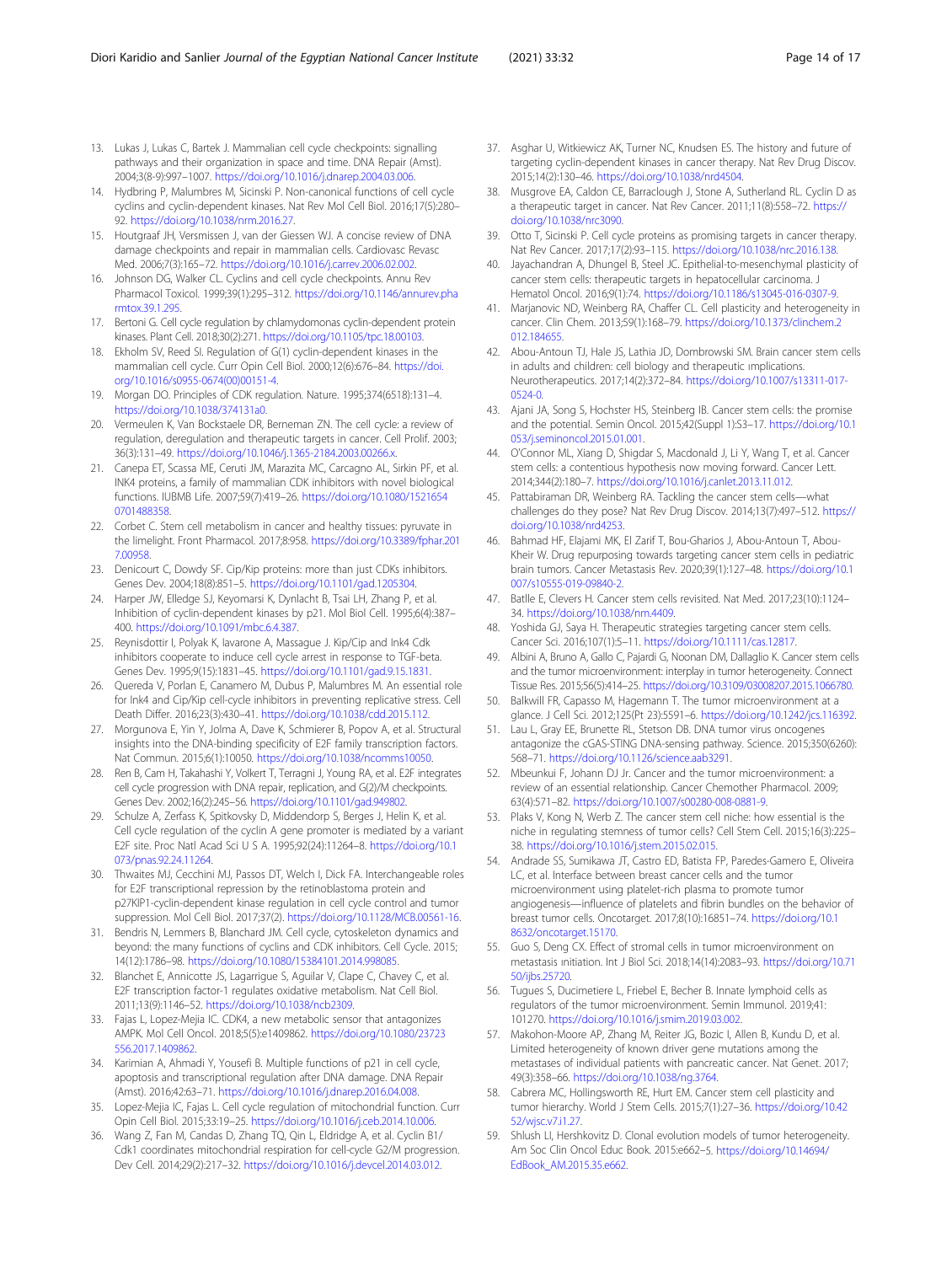- <span id="page-14-0"></span>60. Scott J, Marusyk A. Somatic clonal evolution: a selection-centric perspective. Biochim Biophys Acta Rev Cancer. 2017;1867(2):139–50. [https://doi.org/10.1](https://doi.org/10.1016/j.bbcan.2017.01.006) [016/j.bbcan.2017.01.006](https://doi.org/10.1016/j.bbcan.2017.01.006).
- 61. Zhao B, Hemann MT, Lauffenburger DA. Modeling tumor clonal evolution for drug combinations design. Trends Cancer. 2016;2(3):144–58. [https://doi.](https://doi.org/10.1016/j.trecan.2016.02.001) [org/10.1016/j.trecan.2016.02.001.](https://doi.org/10.1016/j.trecan.2016.02.001)
- 62. Campbell SL, Wellen KE. Metabolic signaling to the nucleus in cancer. Mol Cell. 2018;71(3):398–408. [https://doi.org/10.1016/j.molcel.2018.07.015.](https://doi.org/10.1016/j.molcel.2018.07.015)
- 63. Badve S, Nakshatri H. Breast-cancer stem cells-beyond semantics. Lancet Oncol. 2012;13(1):e43–8. [https://doi.org/10.1016/S1470-2045\(11\)70191-7](https://doi.org/10.1016/S1470-2045(11)70191-7).
- 64. Rich JN. Cancer stem cells: understanding tumor hierarchy and heterogeneity. Medicine (Baltimore). 2016;95(1 Suppl 1):S2–7. [https://doi.](https://doi.org/10.1097/MD.0000000000004764) [org/10.1097/MD.0000000000004764.](https://doi.org/10.1097/MD.0000000000004764)
- 65. Shackleton M, Quintana E, Fearon ER, Morrison SJ. Heterogeneity in cancer: cancer stem cells versus clonal evolution. Cell. 2009;138(5):822–9. [https://doi.](https://doi.org/10.1016/j.cell.2009.08.017) [org/10.1016/j.cell.2009.08.017](https://doi.org/10.1016/j.cell.2009.08.017).
- 66. Hay ED. An overview of epithelio-mesenchymal transformation. Acta Anat (Basel). 1995;154(1):8–20. <https://doi.org/10.1159/000147748>.
- 67. Kiefer JC, Nieto A, Thiery JP. Primer and interview: epithelial to mesenchymal transition. [Interview by Julie Kiefer]. Dev Dyn. 2008;237(10): 2769–74. [https://doi.org/10.1002/dvdy.21696.](https://doi.org/10.1002/dvdy.21696)
- 68. Zavadil J, Haley J, Kalluri R, Muthuswamy SK, Thompson E. Epithelialmesenchymal transition. Cancer Res. 2008;68(23):9574–7. [https://doi.org/1](https://doi.org/10.1158/0008-5472.CAN-08-2316) [0.1158/0008-5472.CAN-08-2316](https://doi.org/10.1158/0008-5472.CAN-08-2316).
- 69. Kalluri R. EMT: when epithelial cells decide to become mesenchymal-like cells. J Clin Invest. 2009;119(6):1417–9. <https://doi.org/10.1172/JCI39675>.
- 70. Kalluri R, Weinberg RA. The basics of epithelial-mesenchymal transition. J Clin Invest. 2009;119(6):1420–8. <https://doi.org/10.1172/JCI39104>.
- 71. Zeisberg M, Neilson EG. Biomarkers for epithelial-mesenchymal transitions. J Clin Invest. 2009;119(6):1429–37. <https://doi.org/10.1172/JCI36183>.
- 72. Sohal SS, Mahmood MQ, Walters EH. Clinical significance of epithelial mesenchymal transition (EMT) in chronic obstructive pulmonary disease (COPD): potential target for prevention of airway fibrosis and lung cancer. Clin Transl Med. 2014;3(1):33. <https://doi.org/10.1186/s40169-014-0033-2>.
- 73. Nistico P, Bissell MJ, Radisky DC. Epithelial-mesenchymal transition: general principles and pathological relevance with special emphasis on the role of matrix metalloproteinases. Cold Spring Harb Perspect Biol. 2012;4(2). [https://](https://doi.org/10.1101/cshperspect.a011908) [doi.org/10.1101/cshperspect.a011908](https://doi.org/10.1101/cshperspect.a011908).
- 74. Nieto MA. Epithelial-Mesenchymal Transitions in development and disease: old views and new perspectives. Int J Dev Biol. 2009;53(8-10):1541–7. [https://doi.org/10.1387/ijdb.072410mn.](https://doi.org/10.1387/ijdb.072410mn)
- 75. Radisky DC. Epithelial-mesenchymal transition. J Cell Sci. 2005;118(Pt 19): 4325–6. <https://doi.org/10.1242/jcs.02552>.
- 76. Son B, Lee S, Youn H, Kim E, Kim W, Youn B. The role of tumor microenvironment in therapeutic resistance. Oncotarget. 2017;8(3):3933–45. [https://doi.org/10.18632/oncotarget.13907.](https://doi.org/10.18632/oncotarget.13907)
- 77. Campos-da-Paz M, Dorea JG, Galdino AS, Lacava ZGM. de Fatima Menezes Almeida Santos M. Carcinoembryonic antigen (CEA) and hepatic metastasis in colorectal cancer: update on biomarker for clinical and biotechnological approaches. Recent Pat Biotechnol. 2018;12(4):269–79. [https://doi.org/10.21](https://doi.org/10.2174/1872208312666180731104244) [74/1872208312666180731104244](https://doi.org/10.2174/1872208312666180731104244).
- 78. Zhang J, Yao H, Song G, Liao X, Xian Y, Li W. Regulation of epithelialmesenchymal transition by tumor-associated macrophages in cancer. Am J Transl Res. 2015;7(10):1699–711.
- 79. Machesky LM. Lamellipodia and filopodia in metastasis and invasion. FEBS Lett. 2008;582(14):2102–11. [https://doi.org/10.1016/j.febslet.2008.03.](https://doi.org/10.1016/j.febslet.2008.03.039) [039](https://doi.org/10.1016/j.febslet.2008.03.039).
- 80. Revach OY, Geiger B. The interplay between the proteolytic, invasive, and adhesive domains of invadopodia and their roles in cancer invasion. Cell Adh Migr. 2014;8(3):215–25. [https://doi.org/10.4161/cam.2](https://doi.org/10.4161/cam.27842) [7842.](https://doi.org/10.4161/cam.27842)
- 81. Weber A, Klocker H, Oberacher H, Gnaiger E, Neuwirt H, Sampson N, et al. Succinate accumulation ıs associated with a shift of mitochondrial respiratory control and HIF-1alpha upregulation in PTEN negative prostate cancer cells. Int J Mol Sci. 2018;19(7). <https://doi.org/10.3390/ijms19072129>.
- 82. Bravo-Cordero JJ, Hodgson L, Condeelis J. Directed cell invasion and migration during metastasis. Curr Opin Cell Biol. 2012;24(2):277–83. [https://](https://doi.org/10.1016/j.ceb.2011.12.004) [doi.org/10.1016/j.ceb.2011.12.004.](https://doi.org/10.1016/j.ceb.2011.12.004)
- 83. Kiesslich T, Pichler M, Neureiter D. Epigenetic control of epithelialmesenchymal-transition in human cancer. Mol Clin Oncol. 2013;1(1):3–11. <https://doi.org/10.3892/mco.2012.28>.
- 84. Lamouille S, Xu J, Derynck R. Molecular mechanisms of epithelialmesenchymal transition. Nat Rev Mol Cell Biol. 2014;15(3):178–96. [https://](https://doi.org/10.1038/nrm3758) [doi.org/10.1038/nrm3758.](https://doi.org/10.1038/nrm3758)
- 85. Oral D, Erkekoglu P, Kocer-Gumusel B, Chao MW. Epithelial-mesenchymal transition: a special focus on phthalates and bisphenol A. J Environ Pathol Toxicol Oncol. 2016;35(1):43–58. [https://doi.org/10.1615/JEnvironPa](https://doi.org/10.1615/JEnvironPatholToxicolOncol.2016014200) [tholToxicolOncol.2016014200](https://doi.org/10.1615/JEnvironPatholToxicolOncol.2016014200).
- 86. Serrano-Gomez SJ, Maziveyi M, Alahari SK. Regulation of epithelialmesenchymal transition through epigenetic and post-translational modifications. Mol Cancer. 2016;15(1):18. [https://doi.org/10.1186/s12943-01](https://doi.org/10.1186/s12943-016-0502-x) [6-0502-x.](https://doi.org/10.1186/s12943-016-0502-x)
- 87. Gomis RR, Gawrzak S. Tumor cell dormancy. Mol Oncol. 2017;11(1):62–78. [https://doi.org/10.1016/j.molonc.2016.09.009.](https://doi.org/10.1016/j.molonc.2016.09.009)
- 88. Tsai JH, Yang J. Epithelial-mesenchymal plasticity in carcinoma metastasis. Genes Dev. 2013;27(20):2192–206. <https://doi.org/10.1101/gad.225334.113>.
- Fares J, Fares MY, Khachfe HH, Salhab HA, Fares Y. Molecular principles of metastasis: a hallmark of cancer revisited. Signal Transduct Target Ther. 2020;5(1):28. <https://doi.org/10.1038/s41392-020-0134-x>.
- 90. Chaffer CL, San Juan BP, Lim E, Weinberg RA. EMT, cell plasticity and metastasis. Cancer Metastasis Rev. 2016;35(4):645–54. [https://doi.org/10.1](https://doi.org/10.1007/s10555-016-9648-7) [007/s10555-016-9648-7.](https://doi.org/10.1007/s10555-016-9648-7)
- 91. Garg M. Epithelial plasticity and cancer stem cells: Major mechanisms of cancer pathogenesis and therapy resistance. World J Stem Cells. 2017;9(8): 118–26. <https://doi.org/10.4252/wjsc.v9.i8.118>.
- 92. Lee HW, Handlogten ME, Osis G, Clapp WL, Wakefield DN, Verlander JW, et al. Expression of sodium-dependent dicarboxylate transporter 1 (NaDC1/ SLC13A2) in normal and neoplastic human kidney. Am J Physiol Renal Physiol. 2017;312(3):F427–F35. [https://doi.org/10.1152/ajprenal.00559.2016.](https://doi.org/10.1152/ajprenal.00559.2016)
- Neelakantan D, Drasin DJ, Ford HL. Intratumoral heterogeneity: clonal cooperation in epithelial-to-mesenchymal transition and metastasis. Cell Adh Migr. 2015;9(4):265–76. [https://doi.org/10.4161/19336918.2014.972](https://doi.org/10.4161/19336918.2014.972761) [761](https://doi.org/10.4161/19336918.2014.972761).
- 94. Schell JC, Olson KA, Jiang L, Hawkins AJ, Van Vranken JG, Xie J, et al. A role for the mitochondrial pyruvate carrier as a repressor of the Warburg effect and colon cancer cell growth. Mol Cell. 2014;56(3):400–13. [https://doi.org/1](https://doi.org/10.1016/j.molcel.2014.09.026) [0.1016/j.molcel.2014.09.026](https://doi.org/10.1016/j.molcel.2014.09.026).
- 95. Tang XP, Chen Q, Li Y, Wang Y, Zou HB, Fu WJ, et al. Mitochondrial pyruvate carrier 1 functions as a tumor suppressor and predicts the prognosis of human renal cell carcinoma. Lab Invest. 2019;99(2):191–9. <https://doi.org/10.1038/s41374-018-0138-0>.
- 96. Castedo M, Perfettini JL, Roumier T, Andreau K, Medema R, Kroemer G. Cell death by mitotic catastrophe: a molecular definition. Oncogene. 2004; 23(16):2825–37. [https://doi.org/10.1038/sj.onc.1207528.](https://doi.org/10.1038/sj.onc.1207528)
- 97. Vakifahmetoglu H, Olsson M, Zhivotovsky B. Death through a tragedy: mitotic catastrophe. Cell Death Differ. 2008;15(7):1153–62. [https://doi.org/1](https://doi.org/10.1038/cdd.2008.47) [0.1038/cdd.2008.47](https://doi.org/10.1038/cdd.2008.47).
- Hayashi MT, Cesare AJ, Fitzpatrick JA, Lazzerini-Denchi E, Karlseder J. A telomere-dependent DNA damage checkpoint induced by prolonged mitotic arrest. Nat Struct Mol Biol. 2012;19(4):387–94. [https://doi.org/10.103](https://doi.org/10.1038/nsmb.2245) [8/nsmb.2245](https://doi.org/10.1038/nsmb.2245).
- 99. Orth JD, Loewer A, Lahav G, Mitchison TJ. Prolonged mitotic arrest triggers partial activation of apoptosis, resulting in DNA damage and p53 induction. Mol Biol Cell. 2012;23(4):567–76. [https://doi.org/10.1091/](https://doi.org/10.1091/mbc.E11-09-0781) [mbc.E11-09-0781.](https://doi.org/10.1091/mbc.E11-09-0781)
- 100. Uetake Y, Sluder G. Prolonged prometaphase blocks daughter cell proliferation despite normal completion of mitosis. Curr Biol. 2010;20(18): 1666–71. [https://doi.org/10.1016/j.cub.2010.08.018.](https://doi.org/10.1016/j.cub.2010.08.018)
- 101. Burns TF, Fei P, Scata KA, Dicker DT, El-Deiry WS. Silencing of the novel p53 target gene Snk/Plk2 leads to mitotic catastrophe in paclitaxel (taxol) exposed cells. Mol Cell Biol. 2003;23(16):5556–71. [https://doi.org/10.1128/](https://doi.org/10.1128/mcb.23.16.5556-5571.2003) [mcb.23.16.5556-5571.2003.](https://doi.org/10.1128/mcb.23.16.5556-5571.2003)
- 102. Maskey D, Yousefi S, Schmid I, Zlobec I, Perren A, Friis R, et al. ATG5 is induced by DNA-damaging agents and promotes mitotic catastrophe independent of autophagy. Nat Commun. 2013;4(1):2130. [https://doi.org/1](https://doi.org/10.1038/ncomms3130) [0.1038/ncomms3130.](https://doi.org/10.1038/ncomms3130)
- 103. Portugal J, Mansilla S, Bataller M. Mechanisms of drug-induced mitotic catastrophe in cancer cells. Curr Pharm Des. 2010;16(1):69–78. [https://doi.](https://doi.org/10.2174/138161210789941801) [org/10.2174/138161210789941801](https://doi.org/10.2174/138161210789941801).
- 104. Vitale I, Galluzzi L, Castedo M, Kroemer G. Mitotic catastrophe: a mechanism for avoiding genomic instability. Nat Rev Mol Cell Biol. 2011;12(6):385–92. <https://doi.org/10.1038/nrm3115>.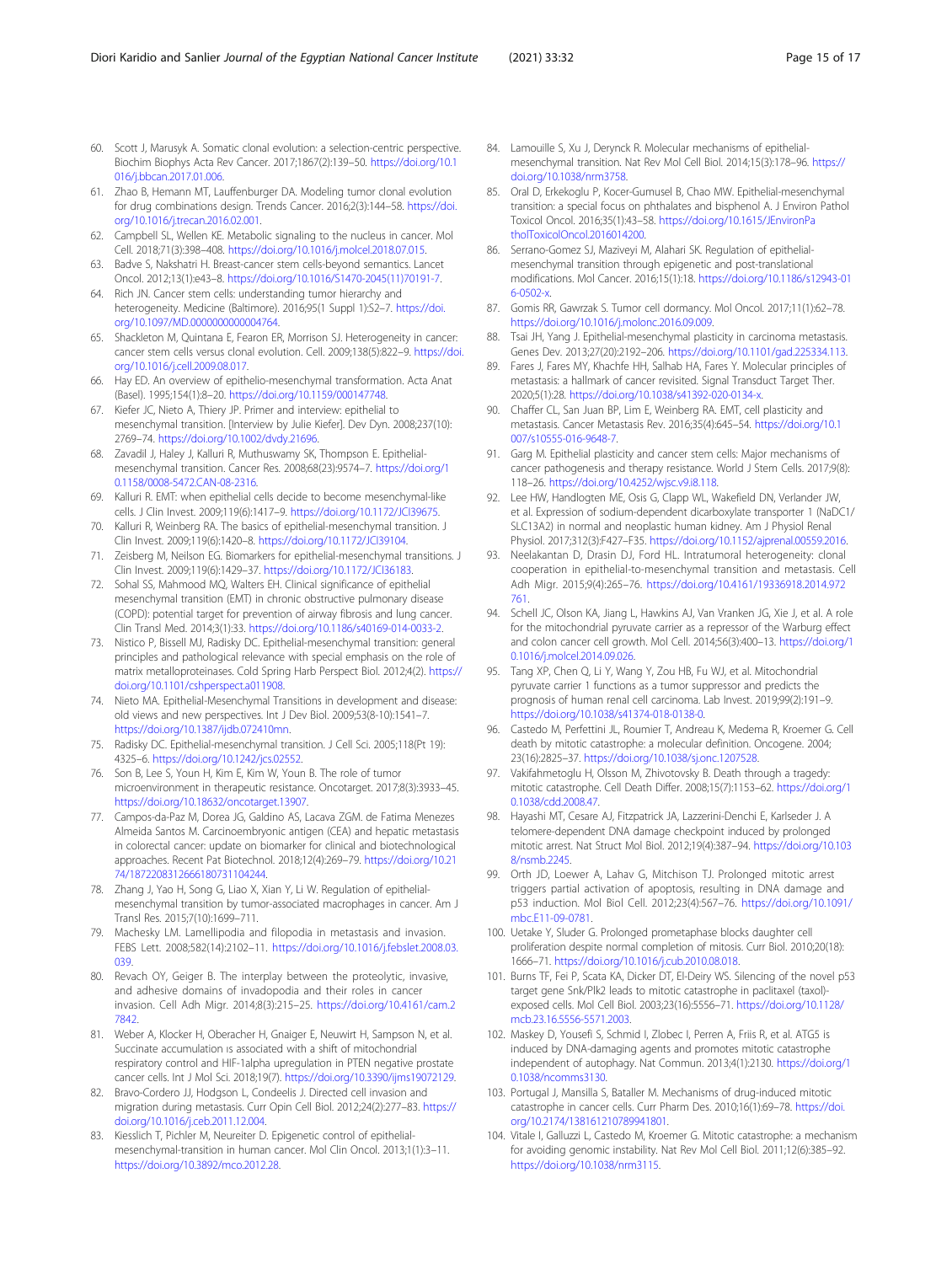- <span id="page-15-0"></span>105. Woods CM, Zhu J, McQueney PA, Bollag D, Lazarides E. Taxol-induced mitotic block triggers rapid onset of a p53-independent apoptotic pathway. Mol Med. 1995;1(5):506–26. [https://doi.org/10.1007/BF03401588.](https://doi.org/10.1007/BF03401588)
- 106. Fujie Y, Yamamoto H, Ngan CY, Takagi A, Hayashi T, Suzuki R, et al. Oxaliplatin, a potent inhibitor of survivin, enhances paclitaxel-induced apoptosis and mitotic catastrophe in colon cancer cells. Jpn J Clin Oncol. 2005;35(8):453–63. [https://doi.org/10.1093/jjco/hyi130.](https://doi.org/10.1093/jjco/hyi130)
- 107. Childs BG, Durik M, Baker DJ, van Deursen JM. Cellular senescence in aging and age-related disease: from mechanisms to therapy. Nat Med. 2015; 21(12):1424–35. <https://doi.org/10.1038/nm.4000>.
- 108. Lidzbarsky G, Gutman D, Shekhidem HA, Sharvit L, Atzmon G. Genomic ınstabilities, cellular senescence, and aging: ın vitro, ın vivo and aging-like human syndromes. Front Med (Lausanne). 2018;5:104. [https://doi.org/10.33](https://doi.org/10.3389/fmed.2018.00104) [89/fmed.2018.00104.](https://doi.org/10.3389/fmed.2018.00104)
- 109. McHugh D, Gil J. Senescence and aging: Causes, consequences, and therapeutic avenues. J Cell Biol. 2018;217(1):65–77. [https://doi.org/10.1083/](https://doi.org/10.1083/jcb.201708092) ich.201708092
- 110. Tominaga K. The emerging role of senescent cells in tissue homeostasis and pathophysiology. Pathobiol Aging Age Relat Dis. 2015;5(1):27743. [https://doi.](https://doi.org/10.3402/pba.v5.27743) [org/10.3402/pba.v5.27743.](https://doi.org/10.3402/pba.v5.27743)
- 111. van Deursen JM. The role of senescent cells in ageing. Nature. 2014; 509(7501):439–46. <https://doi.org/10.1038/nature13193>.
- 112. Buhl JL, Selt F, Hielscher T, Guiho R, Ecker J, Sahm F, et al. The senescenceassociated secretory phenotype mediates oncogene-induced senescence in pediatric pilocytic astrocytoma. Clin Cancer Res. 2019;25(6):1851–66. [https://](https://doi.org/10.1158/1078-0432.CCR-18-1965) [doi.org/10.1158/1078-0432.CCR-18-1965](https://doi.org/10.1158/1078-0432.CCR-18-1965).
- 113. Lee S, Schmitt CA. The dynamic nature of senescence in cancer. Nat Cell Biol. 2019;21(1):94–101. [https://doi.org/10.1038/s41556-018-0249-2.](https://doi.org/10.1038/s41556-018-0249-2)
- 114. Wagner V, Gil J. An epigenetic switch: from senescent melanocytes to malignant melanoma (and Back). Cancer Cell. 2018;33(2):162–3. [https://doi.](https://doi.org/10.1016/j.ccell.2018.01.013) [org/10.1016/j.ccell.2018.01.013.](https://doi.org/10.1016/j.ccell.2018.01.013)
- 115. Jiang WG, Sanders AJ, Katoh M, Ungefroren H, Gieseler F, Prince M, et al. Tissue invasion and metastasis: Molecular, biological and clinical perspectives. Semin Cancer Biol. 2015;35(Suppl):S244–S75. [https://doi.org/1](https://doi.org/10.1016/j.semcancer.2015.03.008) [0.1016/j.semcancer.2015.03.008.](https://doi.org/10.1016/j.semcancer.2015.03.008)
- 116. Thiam A, Zhao Z, Quinn C, Barber B. Years of life lost due to metastatic melanoma in 12 countries. J Med Econ. 2016;19(3):259–64. [https://doi.org/1](https://doi.org/10.3111/13696998.2015.1115764) [0.3111/13696998.2015.1115764.](https://doi.org/10.3111/13696998.2015.1115764)
- 117. Beauchesne P. Extra-neural metastases of malignant gliomas: myth or reality? Cancers (Basel). 2011;3(1):461–77. [https://doi.org/10.3390/cancers301](https://doi.org/10.3390/cancers3010461) [0461](https://doi.org/10.3390/cancers3010461).
- 118. Li YY, Hanna GJ, Laga AC, Haddad RI, Lorch JH, Hammerman PS. Genomic analysis of metastatic cutaneous squamous cell carcinoma. Clin Cancer Res. 2015;21(6):1447–56. [https://doi.org/10.1158/1078-0432.CCR-14-1773.](https://doi.org/10.1158/1078-0432.CCR-14-1773)
- 119. Thompson AK, Kelley BF, Prokop LJ, Murad MH, Baum CL. Risk factors for cutaneous squamous cell carcinoma recurrence, metastasis, and diseasespecific death: a systematic review and meta-analysis. JAMA Dermatol. 2016; 152(4):419–28. <https://doi.org/10.1001/jamadermatol.2015.4994>.
- 120. Wu W, Zhong D, Zhao Z, Wang W, Li J, Zhang W. Postoperative extracranial metastasis from glioblastoma: a case report and review of the literature. World J Surg Oncol. 2017;15(1):231. [https://doi.org/10.1186/s12957-017-1300-7.](https://doi.org/10.1186/s12957-017-1300-7)
- 121. Sun Q, Xu R, Xu H, Wang G, Shen X, Jiang H. Extracranial metastases of high-grade glioma: the clinical characteristics and mechanism. World J Surg Oncol. 2017;15(1):181. [https://doi.org/10.1186/s12957-017-1249-6.](https://doi.org/10.1186/s12957-017-1249-6)
- 122. Undabeitia J, Castle M, Arrazola M, Pendleton C, Ruiz I, Urculo E. Multiple extraneural metastasis of glioblastoma multiforme. An Sist Sanit Navar. 2015; 38(1):157–61. <https://doi.org/10.23938/ASSN.0061>.
- 123. Prasanna T, Karapetis CS, Roder D, Tie J, Padbury R, Price T, et al. The survival outcome of patients with metastatic colorectal cancer based on the site of metastases and the impact of molecular markers and site of primary cancer on metastatic pattern. Acta Oncol. 2018;57(11):1438–44. [https://doi.](https://doi.org/10.1080/0284186X.2018.1487581) [org/10.1080/0284186X.2018.1487581.](https://doi.org/10.1080/0284186X.2018.1487581)
- 124. Riihimaki M, Hemminki A, Fallah M, Thomsen H, Sundquist K, Sundquist J, et al. Metastatic sites and survival in lung cancer. Lung Cancer. 2014;86(1): 78–84. <https://doi.org/10.1016/j.lungcan.2014.07.020>.
- 125. Strilic B, Offermanns S. Intravascular survival and extravasation of tumor cells. Cancer Cell. 2017;32(3):282–93. [https://doi.org/10.1016/j.ccell.2017.07.](https://doi.org/10.1016/j.ccell.2017.07.001) [001.](https://doi.org/10.1016/j.ccell.2017.07.001)
- 126. Wu Q, Li J, Zhu S, Wu J, Chen C, Liu Q, et al. Breast cancer subtypes predict the preferential site of distant metastases: a SEER based study. Oncotarget. 2017;8(17):27990–6. <https://doi.org/10.18632/oncotarget.15856>.
- 127. Sugarbaker PH, Hoskins ER. Splenic metastases—hematogenous disease or invasive peritoneal implants? Case reports of two patients. Int J Surg Case Rep. 2020;72:266–70. [https://doi.org/10.1016/j.ijscr.2020.05.086.](https://doi.org/10.1016/j.ijscr.2020.05.086)
- 128. Afrikanova I, Yeh E, Bartos D, Watowich SS, Longmore GD. Oncogene cooperativity in Friend erythroleukemia: erythropoietin receptor activation by the env gene of SFFV leads to transcriptional upregulation of PU.1, independent of SFFV proviral insertion. Oncogene. 2002;21(8):1272–84. [https://doi.org/10.1038/sj.onc.1205183.](https://doi.org/10.1038/sj.onc.1205183)
- 129. Ashton JM, Balys M, Neering SJ, Hassane DC, Cowley G, Root DE, et al. Gene sets identified with oncogene cooperativity analysis regulate in vivo growth and survival of leukemia stem cells. Cell Stem Cell. 2012;11(3):359–72. [https://doi.org/10.1016/j.stem.2012.05.024.](https://doi.org/10.1016/j.stem.2012.05.024)
- 130. Caswell DR, Swanton C. The role of tumour heterogeneity and clonal cooperativity in metastasis, immune evasion and clinical outcome. BMC Med. 2017;15(1):133. <https://doi.org/10.1186/s12916-017-0900-y>.
- 131. Fang D, Chen H, Zhu JY, Wang W, Teng Y, Ding HF, et al. Epithelialmesenchymal transition of ovarian cancer cells is sustained by Rac1 through simultaneous activation of MEK1/2 and Src signaling pathways. Oncogene. 2017;36(11):1546–58. [https://doi.org/10.1038/onc.2016.323.](https://doi.org/10.1038/onc.2016.323)
- 132. Shields DJ, Murphy EA, Desgrosellier JS, Mielgo A, Lau SK, Barnes LA, et al. Oncogenic Ras/Src cooperativity in pancreatic neoplasia. Oncogene. 2011; 30(18):2123–34. [https://doi.org/10.1038/onc.2010.589.](https://doi.org/10.1038/onc.2010.589)
- 133. Wichmann C, Quagliano-Lo Coco I, Yildiz O, Chen-Wichmann L, Weber H, Syzonenko T, et al. Activating c-KIT mutations confer oncogenic cooperativity and rescue RUNX1/ETO-induced DNA damage and apoptosis in human primary CD34+ hematopoietic progenitors. Leukemia. 2015;29(2): 279–89. [https://doi.org/10.1038/leu.2014.179.](https://doi.org/10.1038/leu.2014.179)
- 134. Hobbs GA, Der CJ, Rossman KL. RAS isoforms and mutations in cancer at a glance. J Cell Sci. 2016;129(7):1287–92. <https://doi.org/10.1242/jcs.182873>.
- 135. Naab TJ, Gautam A, Ricks-Santi L, Esnakula AK, Kanaan YM, DeWitty RL, et al. MYC amplification in subtypes of breast cancers in African American women. BMC Cancer. 2018;18(1):274. [https://doi.org/10.1186/s12885-018-41](https://doi.org/10.1186/s12885-018-4171-6) [71-6](https://doi.org/10.1186/s12885-018-4171-6).
- 136. Cao J, Li D. Searching for human oncoviruses: histories, challenges, and opportunities. Journal of cellular biochemistry. 2018;119(6):4897–906. [https://](https://doi.org/10.1002/jcb.26717) [doi.org/10.1002/jcb.26717.](https://doi.org/10.1002/jcb.26717)
- 137. Chaturvedi AK, Engels EA, Pfeiffer RM, Hernandez BY, Xiao W, Kim E, et al. Human papillomavirus and rising oropharyngeal cancer incidence in the United States. J Clin Oncol. 2011;29(32):4294–301. [https://doi.org/10.1200/](https://doi.org/10.1200/JCO.2011.36.4596) [JCO.2011.36.4596.](https://doi.org/10.1200/JCO.2011.36.4596)
- 138. Chen H, Chen XZ, Waterboer T, Castro FA, Brenner H. Viral infections and colorectal cancer: a systematic review of epidemiological studies. Int J Cancer. 2015;137(1):12–24. <https://doi.org/10.1002/ijc.29180>.
- 139. Hussein HAM, Okafor IB, Walker LR, Abdel-Raouf UM, Akula SM. Cellular and viral oncogenes: the key to unlocking unknowns of Kaposi's sarcomaassociated herpesvirus pathogenesis. Arch Virol. 2018;163(10):2633–43. <https://doi.org/10.1007/s00705-018-3918-3>.
- 140. Yeo-Teh NSL, Ito Y, Jha S. High-risk human papillomaviral oncogenes E6 and E7 target key cellular pathways to achieve oncogenesis. Int J Mol Sci. 2018; 19(6). [https://doi.org/10.3390/ijms19061706.](https://doi.org/10.3390/ijms19061706)
- 141. Yuan H, Krawczyk E, Blancato J, Albanese C, Zhou D, Wang N, et al. HPV positive neuroendocrine cervical cancer cells are dependent on Myc but not E6/E7 viral oncogenes. Sci Rep. 2017;7(1):45617. [https://doi.org/10.1038/srep45617.](https://doi.org/10.1038/srep45617)
- 142. Dunford A, Weinstock DM, Savova V, Schumacher SE, Cleary JP, Yoda A, et al. Tumor-suppressor genes that escape from X-inactivation contribute to cancer sex bias. Nat Genet. 2017;49(1):10–6. <https://doi.org/10.1038/ng.3726>.
- 143. Gao W, Li W, Xiao T, Liu XS, Kaelin WG Jr. Inactivation of the PBRM1 tumor suppressor gene amplifies the HIF-response in VHL-/- clear cell renal carcinoma. Proc Natl Acad Sci U S A. 2017;114(5):1027–32. [https://doi.org/1](https://doi.org/10.1073/pnas.1619726114) [0.1073/pnas.1619726114](https://doi.org/10.1073/pnas.1619726114).
- 144. Li L, Xu J, Qiu G, Ying J, Du Z, Xiang T, et al. Epigenomic characterization of a p53-regulated 3p22.2 tumor suppressor that inhibits STAT3 phosphorylation via protein docking and is frequently methylated in esophageal and other carcinomas. Theranostics. 2018;8(1):61–77. [https://doi.](https://doi.org/10.7150/thno.20893) [org/10.7150/thno.20893.](https://doi.org/10.7150/thno.20893)
- 145. Luchini C, Veronese N, Yachida S, Cheng L, Nottegar A, Stubbs B, et al. Different prognostic roles of tumor suppressor gene BAP1 in cancer: A systematic review with meta-analysis. Genes Chromosomes Cancer. 2016; 55(10):741–9. <https://doi.org/10.1002/gcc.22381>.
- 146. Roa I, de Toro G, Fernandez F, Game A, Munoz S, de Aretxabala X, et al. Inactivation of tumor suppressor gene pten in early and advanced